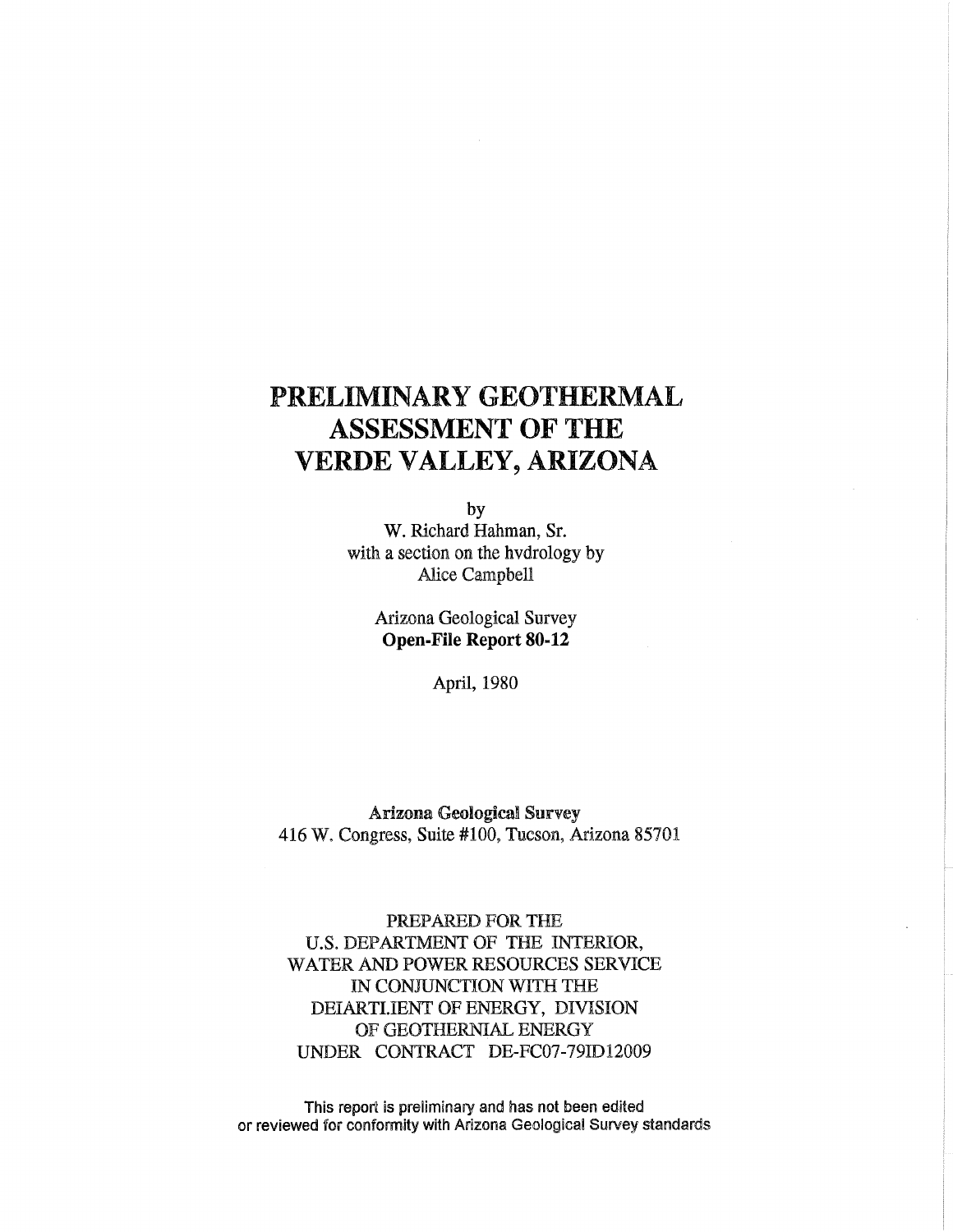$\label{eq:2} \frac{1}{\sqrt{2}}\int_{\mathbb{R}^3} \frac{1}{\sqrt{2}}\,d\mu\,d\mu\,.$  $\label{eq:2.1} \frac{1}{\sqrt{2}}\left(\frac{1}{\sqrt{2}}\right)^{2} \left(\frac{1}{\sqrt{2}}\right)^{2} \left(\frac{1}{\sqrt{2}}\right)^{2} \left(\frac{1}{\sqrt{2}}\right)^{2} \left(\frac{1}{\sqrt{2}}\right)^{2} \left(\frac{1}{\sqrt{2}}\right)^{2} \left(\frac{1}{\sqrt{2}}\right)^{2} \left(\frac{1}{\sqrt{2}}\right)^{2} \left(\frac{1}{\sqrt{2}}\right)^{2} \left(\frac{1}{\sqrt{2}}\right)^{2} \left(\frac{1}{\sqrt{2}}\right)^{2} \left(\$  $\label{eq:2.1} \frac{1}{\sqrt{2}}\int_{0}^{\infty}\frac{1}{\sqrt{2\pi}}\left(\frac{1}{\sqrt{2\pi}}\right)^{2\alpha} \frac{1}{\sqrt{2\pi}}\int_{0}^{\infty}\frac{1}{\sqrt{2\pi}}\left(\frac{1}{\sqrt{2\pi}}\right)^{\alpha} \frac{1}{\sqrt{2\pi}}\frac{1}{\sqrt{2\pi}}\int_{0}^{\infty}\frac{1}{\sqrt{2\pi}}\frac{1}{\sqrt{2\pi}}\frac{1}{\sqrt{2\pi}}\frac{1}{\sqrt{2\pi}}\frac{1}{\sqrt{2\pi}}\frac{1}{\sqrt{2\pi}}$  $\label{eq:2.1} \frac{1}{\sqrt{2}}\sum_{i=1}^n\frac{1}{\sqrt{2}}\sum_{i=1}^n\frac{1}{\sqrt{2}}\sum_{i=1}^n\frac{1}{\sqrt{2}}\sum_{i=1}^n\frac{1}{\sqrt{2}}\sum_{i=1}^n\frac{1}{\sqrt{2}}\sum_{i=1}^n\frac{1}{\sqrt{2}}\sum_{i=1}^n\frac{1}{\sqrt{2}}\sum_{i=1}^n\frac{1}{\sqrt{2}}\sum_{i=1}^n\frac{1}{\sqrt{2}}\sum_{i=1}^n\frac{1}{\sqrt{2}}\sum_{i=1}^n\frac$ 

 $\sim$   $\sigma$  .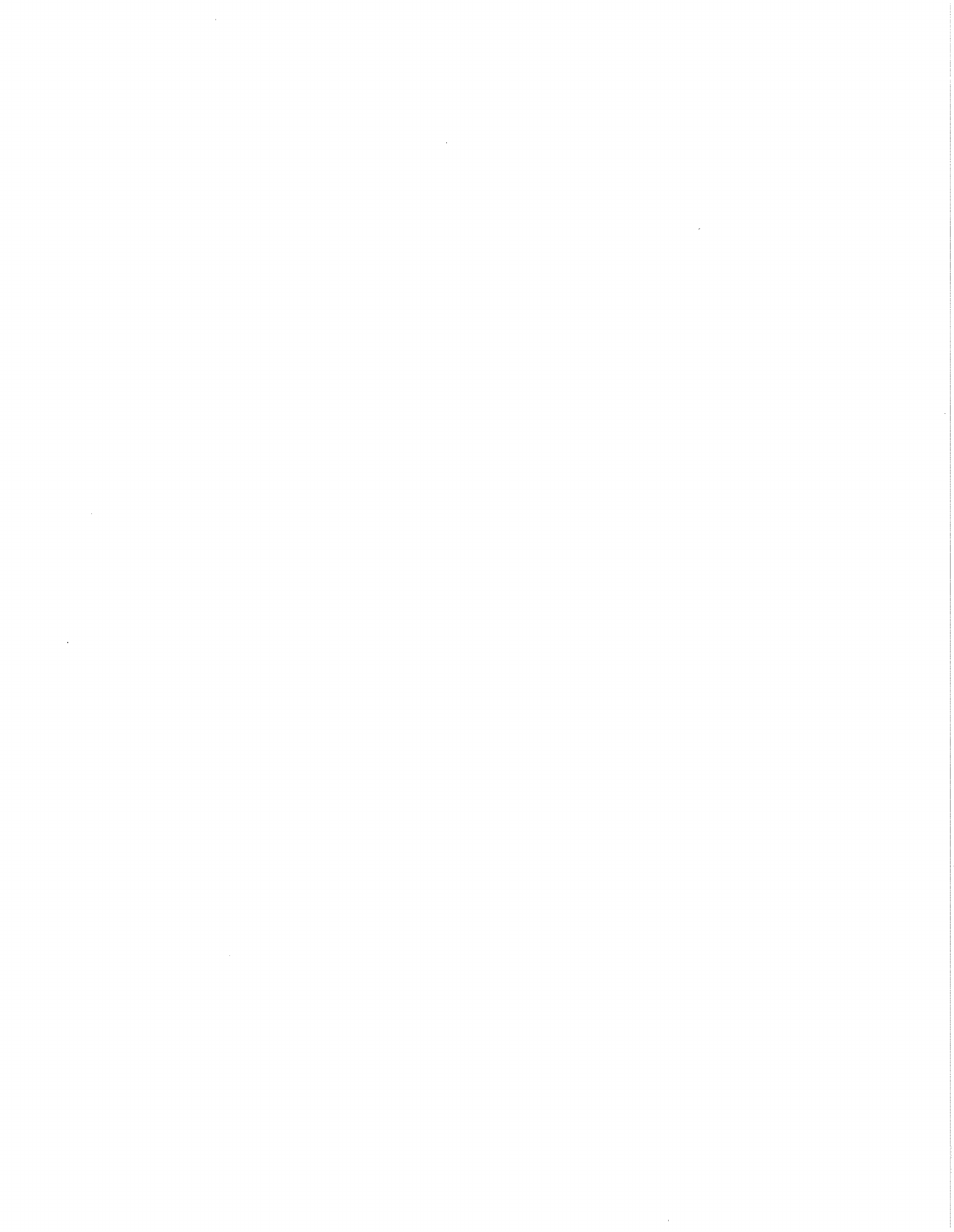#### I. INTRODUCTION

#### Location and Access

The Verde River Valley is situated **in** the central part of Arizona, primarily **in** the transition zone between the Colorado Plateau and the Basin and Range physiographic provinces. The entire river valley, from north of Cottonwood to east of Phoenix, was investigated to ascertain whether a suitable reservoir exists that would be capable of supplying 50,000 to 150,000 acre feet of groundwater per year for 30 years. The reservoir and geothermal energy would be coupled in a desalination project to augment Arizona's water supply.

Access to the area is somewhat limited. Interstate route 17, U.S. route *89A* and state routes 87, 169, 179, 279 and a few county roads traverse or are in the general vicinity of the area.

s shabar n<sup>a</sup>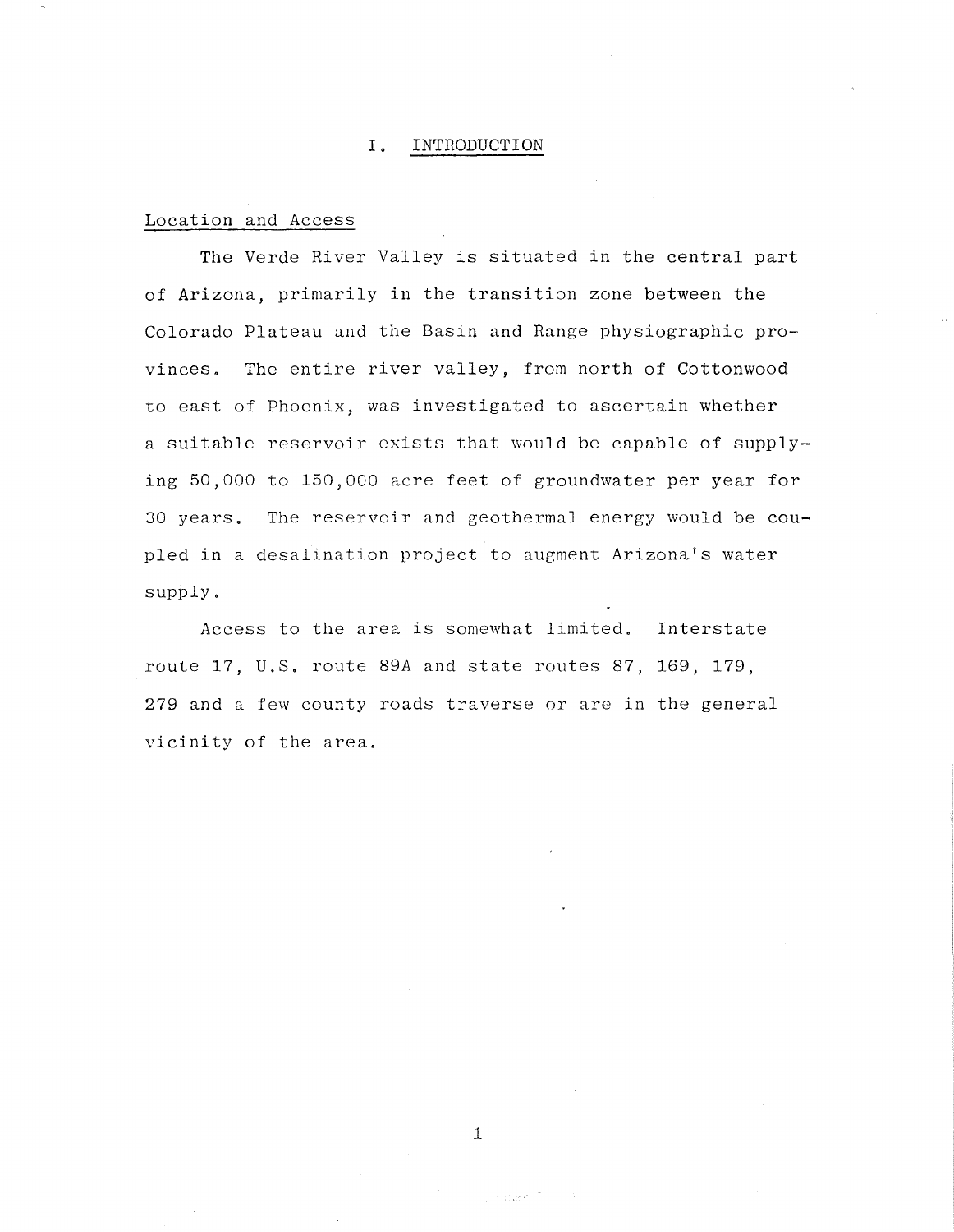#### II. SUMMARY AND RECOMMENDATIONS

A study of the ground-water reservoirs in the Verde River Valley for desalination and water supply augmentation indicate that the operation would at best be marginal. In addition, there is <sup>a</sup> potential for conflict with environmental groups.

The Paradise Valley Basin has sufficient water in storage for the development of an economic desalination operation. However, the area is very well developed with cities, towns and residences. Subsidence might occur, as <sup>a</sup> result of ground water withdrawal and could pose a significant problem. In addition, the vast majority of the land is under state trust and fee ownership, making development by the federal government difficult.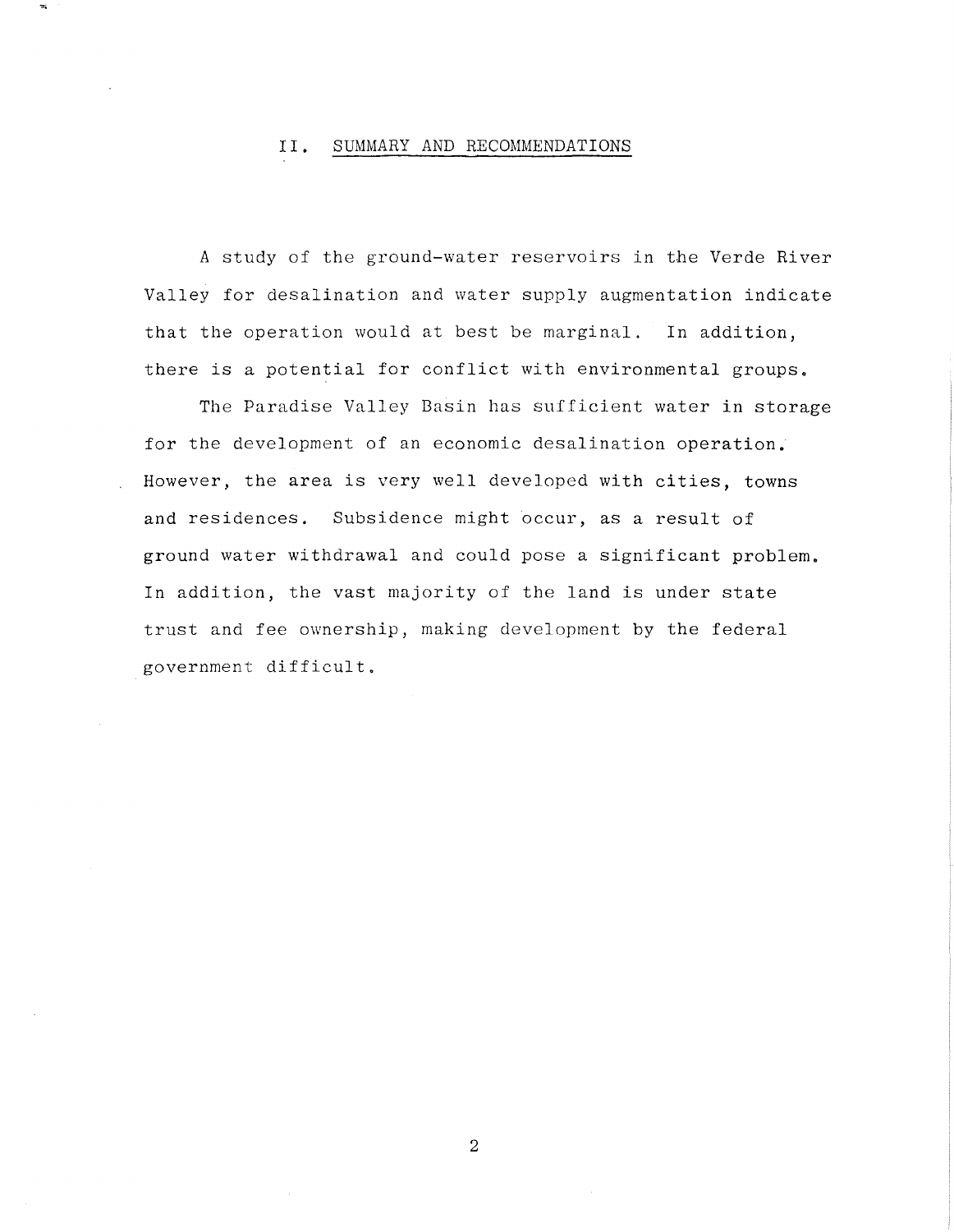#### III. LAND STATUS

The land status, of Paradise Val.ley, as concerns the Water and Power Resource Service, is negative. The land ownership in Paradise Valley is primarily fee and state surface trust lands with minor Indian lands and a very small BLM enclave, (see Map III-1). In addition, there are several cities, towns and considerable residential development in the area. The lack of significant federal acreage will in all probability prohibit the development of the desalination project in Paradise Valley.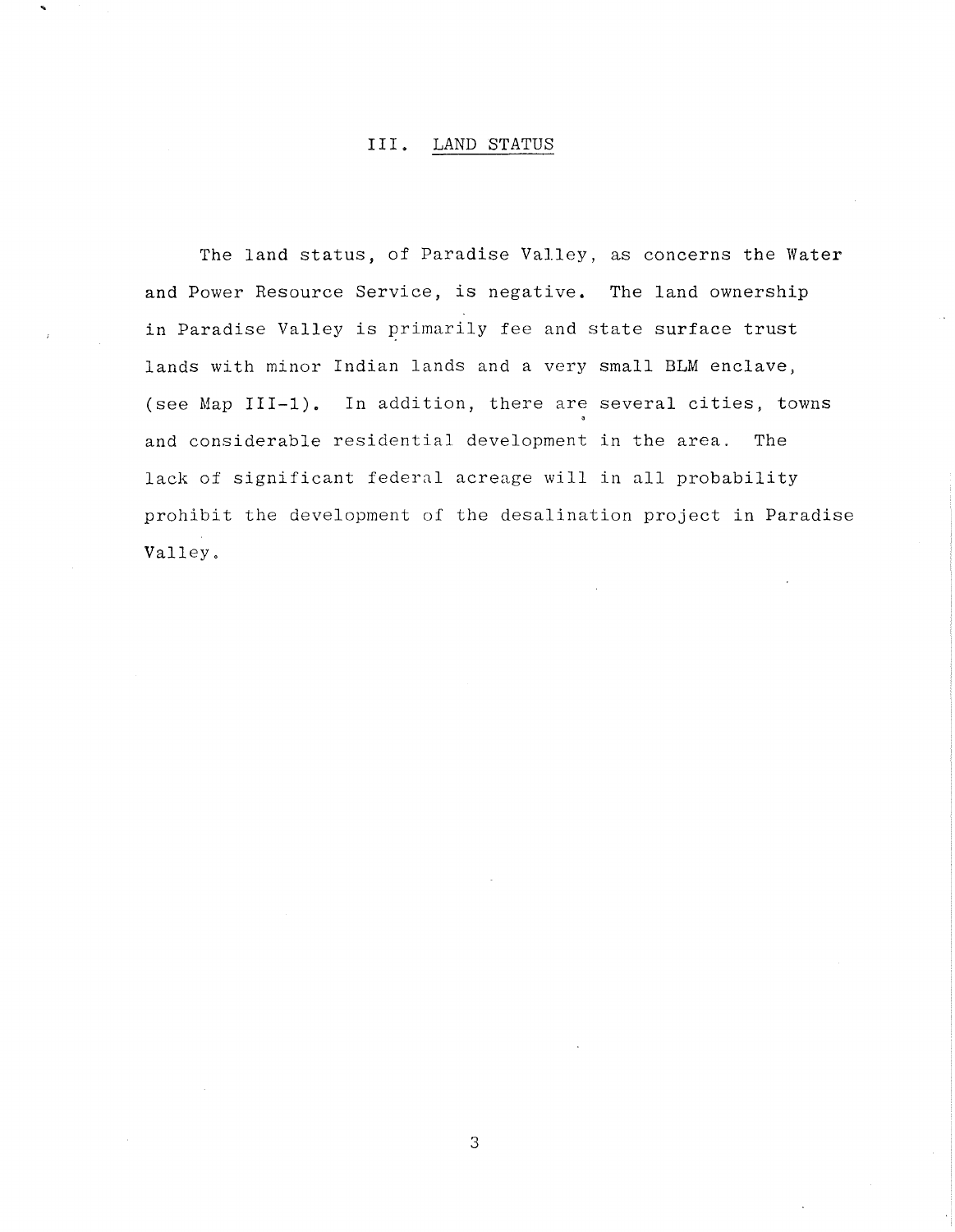#### IV. RESOURCE EVALUATION

#### A. Introduction

'.

This preliminary investigation of the Verde River Valley was conducted to locate favorable areas for high temperature  $($ >150<sup>o</sup>C) geothermal energy resources contiguous to a groundwater reservoir capable of supplying a minimum of 25,000 acre feet of water per year, and preferably 50,000 to 250,000 acre feet <sup>a</sup> year, for <sup>a</sup> minimum of thirty years.

There have been many studies for the geology and groundwater in the Verde Valley and especially in the copper mining area around Jerome. Previous investigators listed chronologically are as follows: Ross, P. P. and Farrar, C. D., 1980; Ross, P. P., 1977; Anderson, C. A., 1968; Twenter, F. R. and Metzger, D. G., 1963; Anderson, C. A. and Creasey, S. C., 1958; Lehner, R. E., 1958; Feth, J. H., White, N. D. and Hem, J. D., 1954; Price, W. E., Jr., 1950; Mahard, R. H., 1949; Lindgren, Waldemar, 1926; Jenkins, O. P., 1923; Reber, L. E., Jr., <sup>1922</sup> and Blake, W. P., 1890. The major source of information on the Verde Valley for this report is USGS BulJetin 1177, Geology and Ground Water in Verde Valley-the Mogollon Rim Region, Arizona by Twenter, F. R. and Metzger, D. G., 1963.

#### B. Verde River Valley

The Verde River Valley is situated in the central part of Arizona, in the transition zone between the Colorado Plateau and the Basin and Range physiographic provinces. The lithologies exposed in the Verde Valley are metamorphic rocks. Generally speak-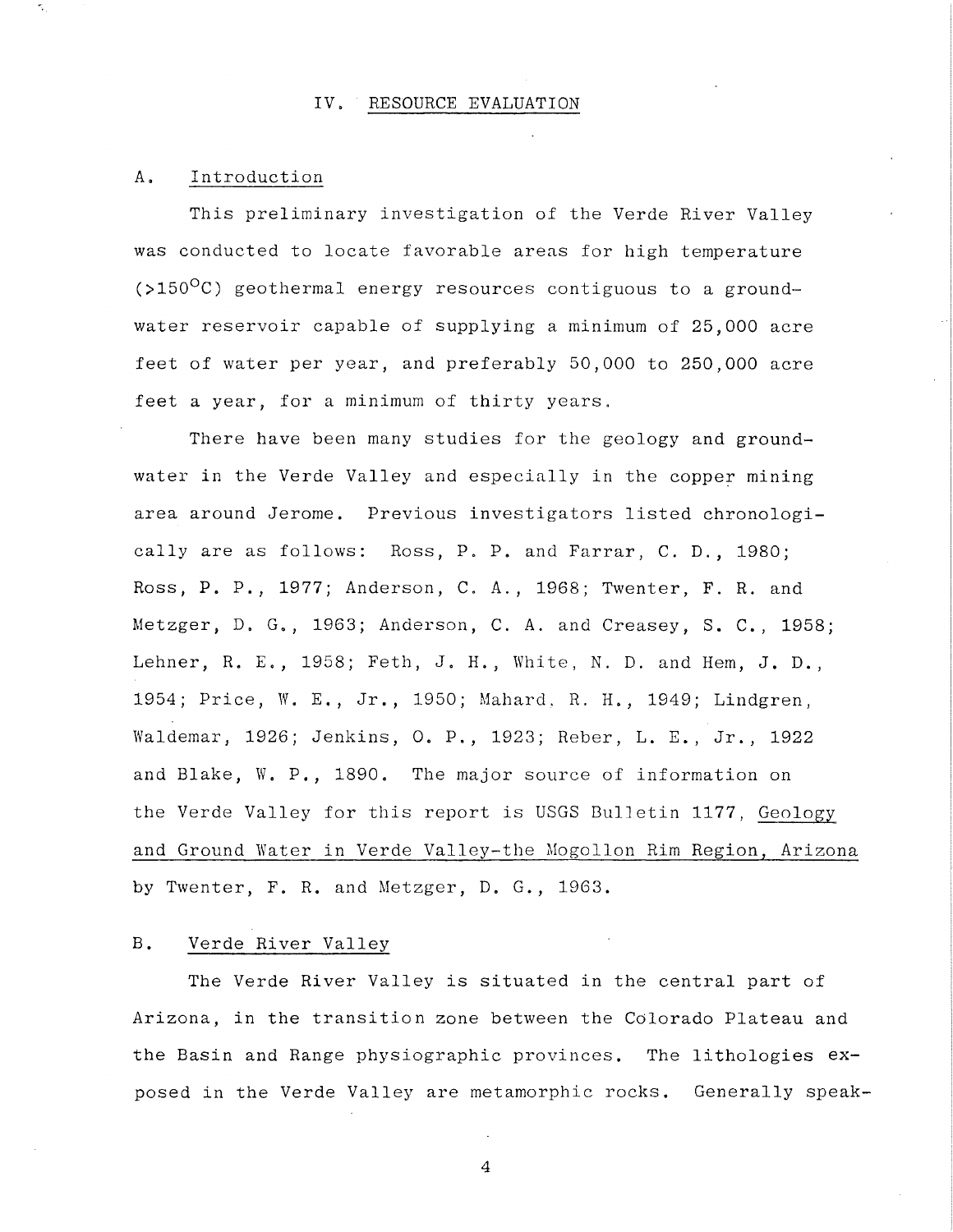ing, the metamorphic and igneous intrusive rocks are Precambrian **in** age, the unmetamorphosed igneous extrusive rocks are Tertiary in age, and the sedimentary rocks are Paleozoic, Tertiary and Quaternary in age.

In the Verde Valley area, the Precambrian lithologies and the lower Paleozoic, Cambrian and Devonian Tapeats Sandstone and Martin Limestone respectively are not water-bearing formations. The Mississippian age Redwall Limestone possibly yields some water to wells and springs but does not appear to be a copiously-producing aquifer. The Pennsylvanian-Premian Supai Formation is the seocnd most important aquifer in the Verde Valley. Water from the upper member of the Supai Formation forms springs in Oak Creek Canyon while sandstones in the lower member grudgingly supply water for wells in the Sedona area. Of the Permian Coconino Sandstone, Toroweap Formation and Kaibab Limestone, only the Coconino produces water but not in copious quantities. Of the Tertiary age lithologies, only the Pliocene Verde Formation produces significant water. The conglomerate, sandstone and limestone facies of the Verde Formation are the main aquifers in Verde Valley. The younger, Pleistocene and Recent, volcanic and sedimentary lithologies overlying the Verde Formation, generally do not produce water.

No major ground-water reservoir, suitable for supplying 25,000 to 50,000 acre feet of desalinated water, exists in the Verde Valley. The major aquifers of the Colorado Plateau, that are present in the Verde Valley have been breeched and drained by the downcutting and erision of the Verde River and its tributaries.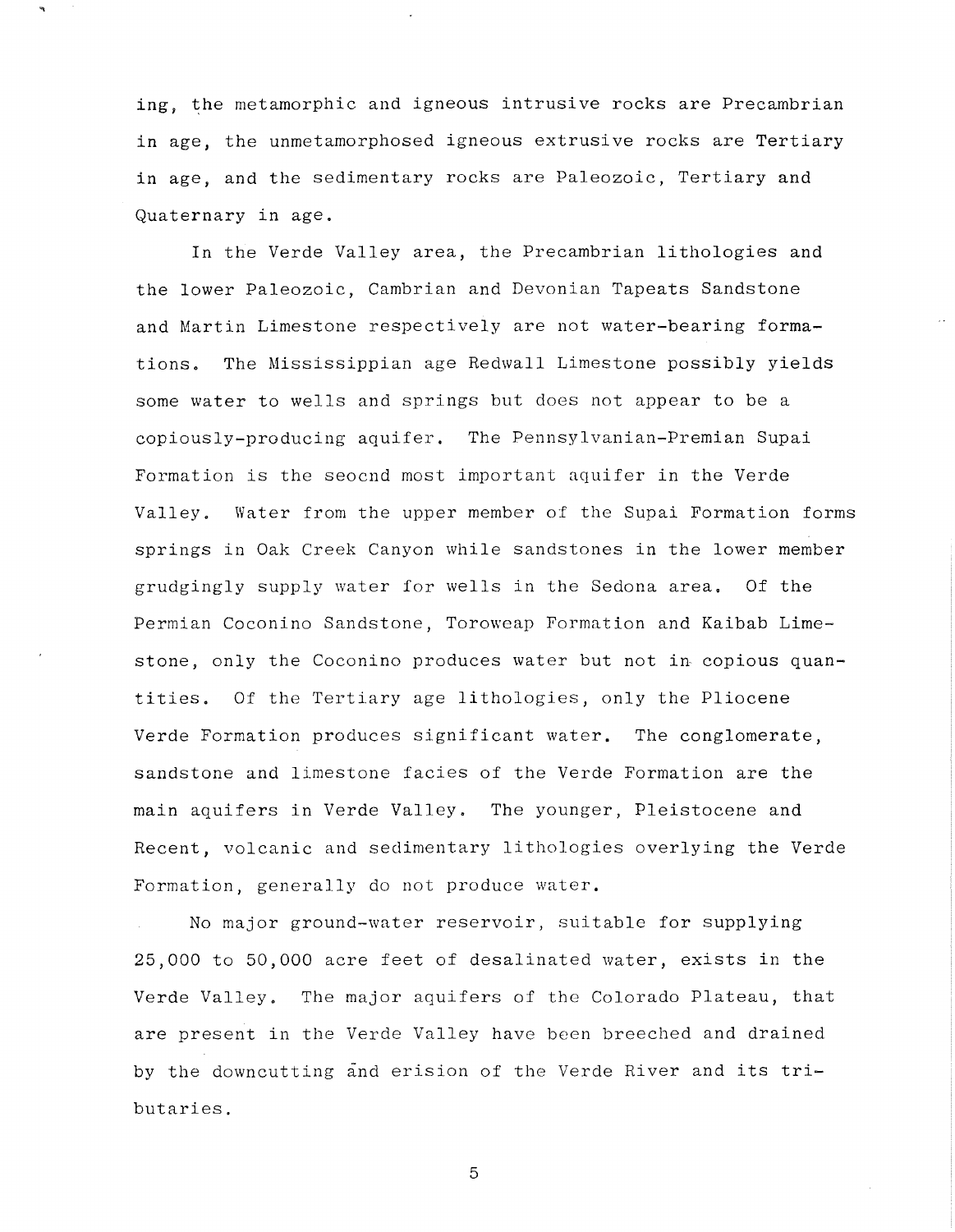The hydrologic conditions of the Verde Valley are best summed by Twenter and Metzger, 1963, as follows:

> The chief means of recharge to the Verde Valley ground-water reservoir is by direct penetration of water from precipitation on the Colorado Plateaus .•. Only <sup>a</sup> small part of the total precipitation is <sup>a</sup> source of water for recharge, because much of it is lost to the atmosphere by evaporation or transpiration and some may be lost to sublimation. <sup>A</sup> part of the precipitation becomes runoff, and some of this runnoff percolates downward through permeable rocks to the ground-water reservoir... The Verde Valley ground water basin is in hydrologic balance; the amount of water recharged to rocks in the basin is about equal to the amount water discharged as base flow at the Chasm gaging station...The average base flow at the gaging station during the winter---225 cfs or 150,000 acre feet per year--is an approximation of the minimum quantity of water recharged to all rocks in the ground water basin...This flow represents the minimum quantity of ground water discharged from rocks in Verde Valley...

The approximate quantity of water recharged to all rocks in the ground water basin, 150,000 acre feet per year, at first glance appears quite capable of supporting a desalination plant of 50,000 to 150,000 acre feet per year that would be necessary for an economic operation. However production of water from the ground water system in this quantity would, in the opinion of the researcher, greatly affect (i.e., reduce) the discharge of springs, creeks and rivers in the area. Should water reduction take place in this area, which is highly-prized nationally for its spectacular scenic value, <sup>a</sup> hue and cry from the general public would probably ensue. Negative publicity for and potential legal battles against the Power and Water Resource Service might not be worth the benefits gained from the successful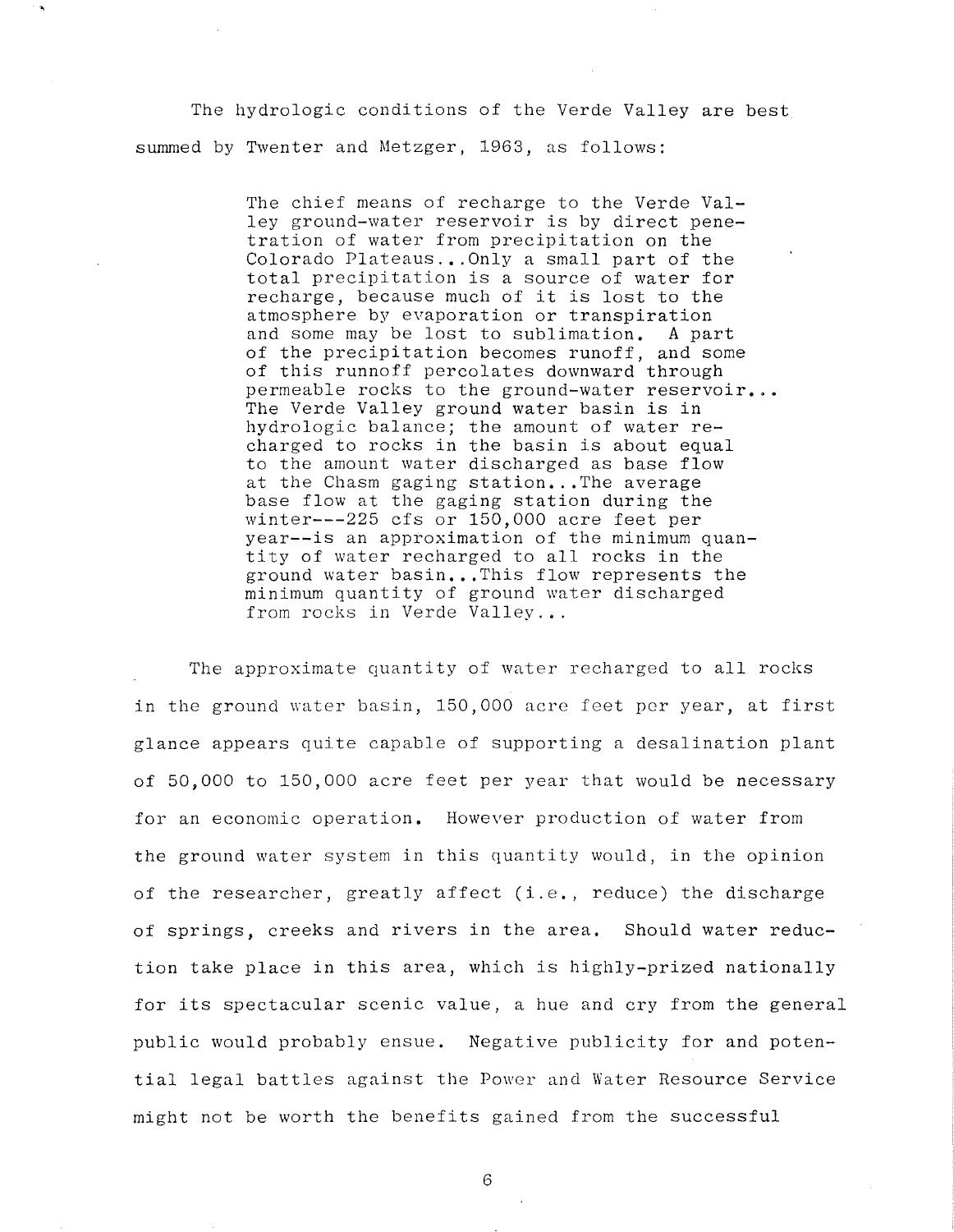completion of the project. A smaller plant producing 12,000 to 50,000 acre feet of water <sup>a</sup> year would in all probability be <sup>a</sup> marginal operation and result in <sup>a</sup> nominal, negative public reaction, if any.

In summary, barring a national or regional emergency, the researcher recommends that this region should not be considered for a major desalination and water supply augmentation project.

The only other area along the Verde River with potential for a reservoir suitable for desalinization would be in Maricopa County. The area east of the McDowell Mountains, west of the Verde River and south of Lone Mountain and Wildcat Hill was considered for reservoir potential in light of criteria established by the Water and Power Resources Service. A study of existing gravity and magnetic maps gave indication that bedrock was reasonably close to the surface. There was no geological evidence for a basin suitable for the storage of groundwater and geothermal fluids. The study was then moved westward to Paradise Valley, west of the Verde River and McDowell Mountains in the Paradise Valley basin.

#### C. Paradise Valley

Paradise Valley is <sup>a</sup> northwest-southeast trending basin approximately 17 km wide and 38 km long with an overall surface area of approximately  $646 \text{ km}^2$ . It contains the cities of Paradise Valley, Scottsdale and northeast residential Phoenix and the towns of Cave Creek and Carefree. A significant portion of the Salt River Indian Reservation is situated in the southern portion of the basin. The valley is bounded on the west by the Phoenix Mountains, Squaw Peak, North Mountain, Shaw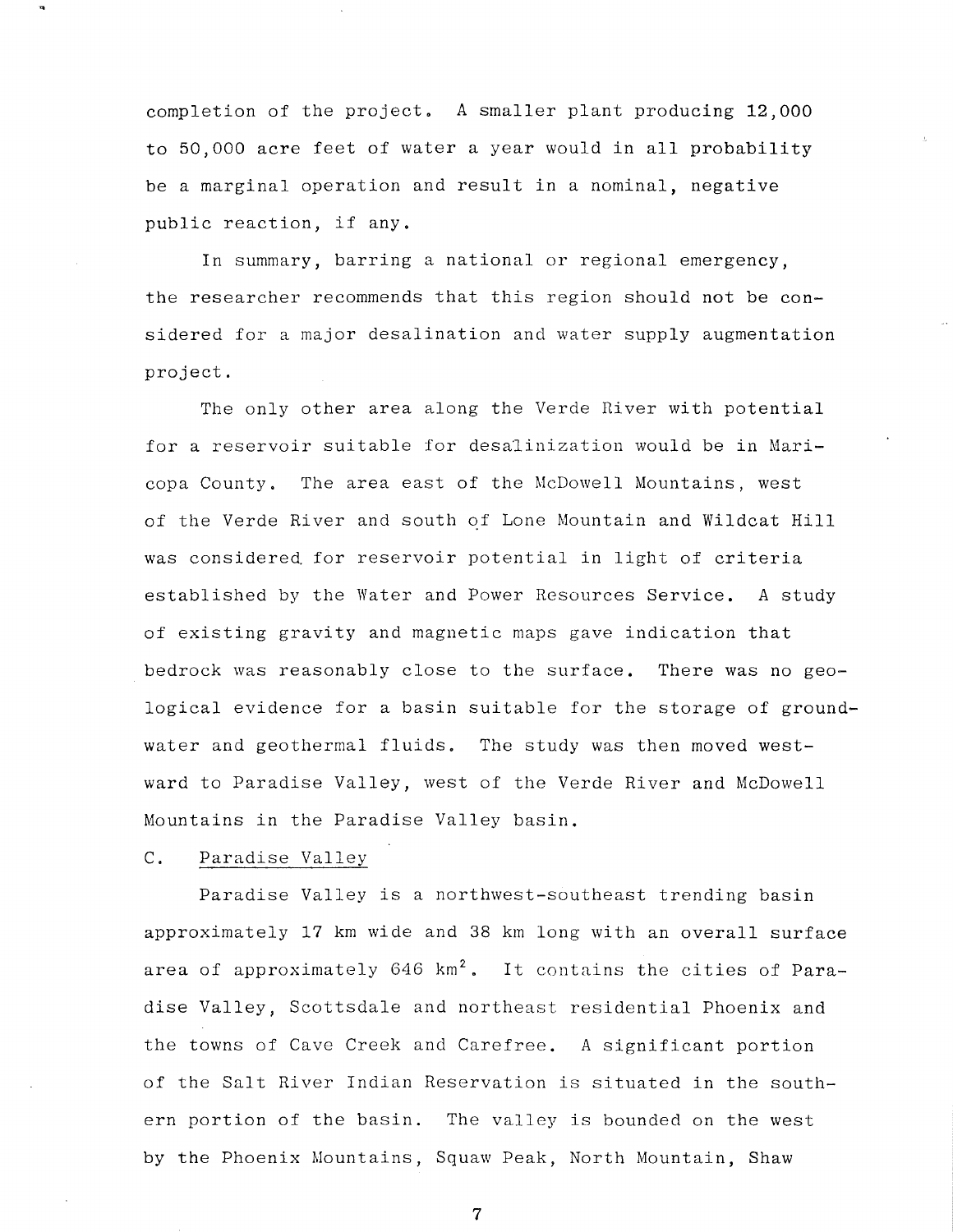Butte, Lookout Mountain, and Union Hill; on the north by Black Mountain, on the east by the McDowell Mountains; and on the south by Phoenix, Scottsdale, Mesa and the Salt River Indian Reservation (Map 111-1).

The major reference source for the geology of Paradise Valley is the 1974 Masters thesis from Arizona State University by Charles Dean Lausten.

Structurally the Paradise Valley basin is <sup>a</sup> typical, small Basin and Range graben trending  $N30^{\circ}$ W, and is situated on the northeast side of the Phoenix Basin. Gravity by Lausten indicates that in the central part of the Paradise Valley basin, the east side is step-faulted downward to the southwest. The best estimate made with the gravity data suggests the basin exceeds a depth of 3,000 m (see Maps IV-2 and  $IV-4$ ).

The mountains and hills surrounding the basin are composed primarily of Precambrian intrusive and metasedimentary and metavolcanic rocks. There are minor Tertiary basalt flows and Cretaceous and Tertiary sediments along the southern and western margins of Paradise Valley (see Map IV-1).

Eberly and Stanley, 1978, have divided the Cenozoic sequence in southwestern Arizona into an older Unit I and a younger Unit II. This division is based upon time stratigraphic correlations determined by the relationships of the continental clastic sediments, interbedded volcanic rocks and evaporite sequences to regional and semiregional unconformities. This correlation has been greatly facilitated by over 120 K-Ar age dates on extrusive volcanic rocks interbedded in the basin fill sediments. The boundary between older (lower)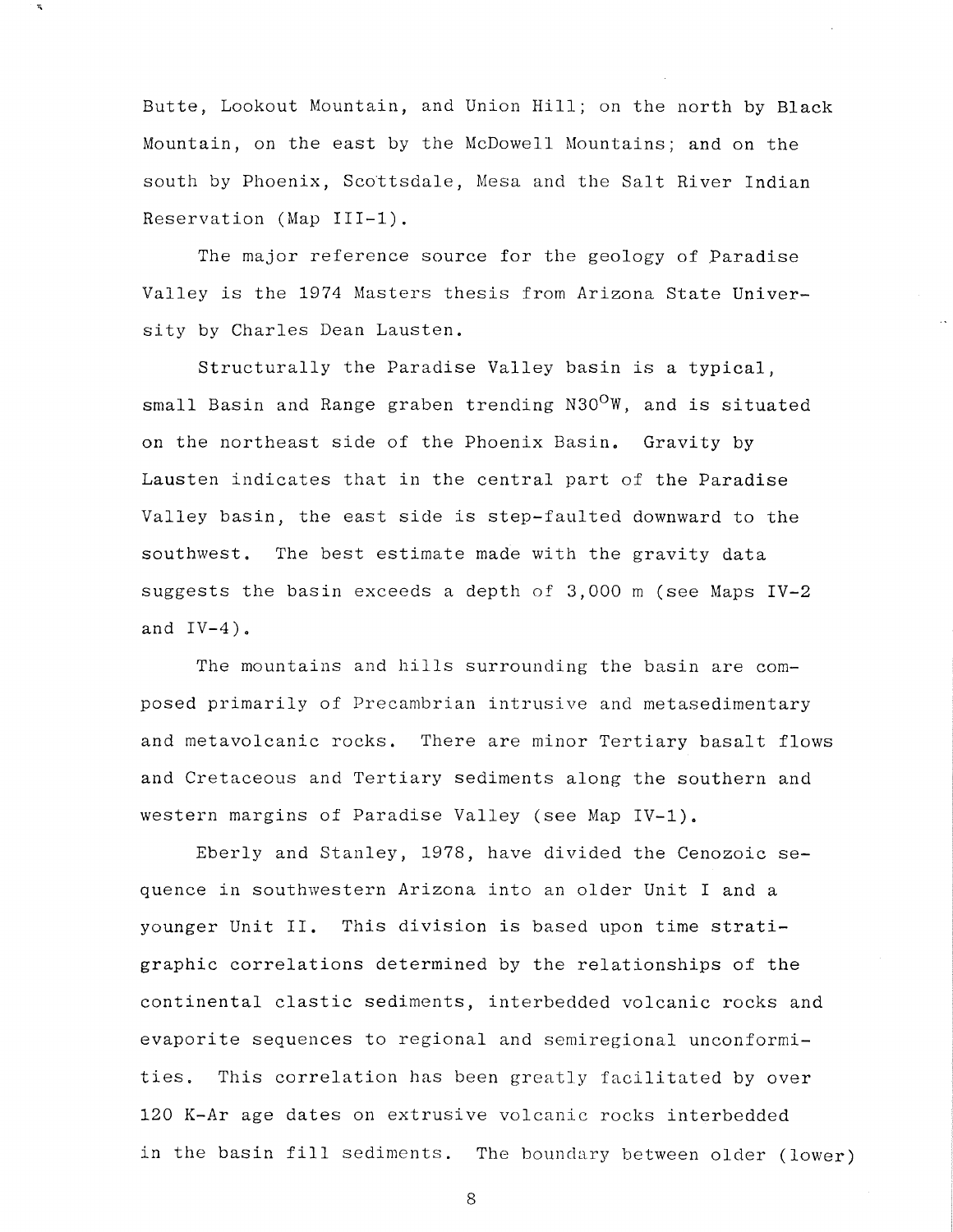Unit <sup>I</sup> and younger (upper) Unit II is <sup>a</sup> major, ubiquitous unconformity. The major unconformity formed from the subsidence, block faulting and erosion that commenced in late Miocene time (13-12 my B.P.), ultimately resulted in the present topography of the Basin and Range province of Arizona.

In southern Arizona the sedimentation taking place during the early Cenozoic, Unit I time, was primarily continental in origin. These continental sediments were deposited in broad depressions or basins. During the Miocene time, the advent of the extensional horst-graben faulting in southern Arizona radically altered the topography with the result that Unit II continental sediments were deposited in these northwest-southeast trending grabens.

In 1951, an oil test, Biery #1 State, was drilled in the central part of the northwest quarter of the basin. The hole was drilled to <sup>a</sup> depth of 1.64 km (5,394 feet) below surface, plugged and abandoned (see summary log by anonymous, pages 10 and 11). From the surface to <sup>a</sup> depth of 963 <sup>m</sup> (3,160 feet), the lithology is primarily arkose and sandstone. The researcher has speculated, without examination of the cuttings, that this section might well be Unit II of Eberly and Stanley. From 963 <sup>m</sup> to 1,399 <sup>m</sup> (3,160 to 4,590 feet), the lithologies are interbedded claystone, siltstone and sandstone followed from 1,399 m to 1570-m (4,590-5,150 feet) by arkosic conglomerate. The reasercher has speculated that this could be Unit <sup>I</sup> of Eberley and Stanley. From 1,570 <sup>m</sup> to 1,644 <sup>m</sup> (5,150-5,394 feet), the lithology has been logged as quartz diorite and speculated as basement by the researcher. This depth agrees fairly well with Lausten's Model 2 (1974), parts of which are reproduced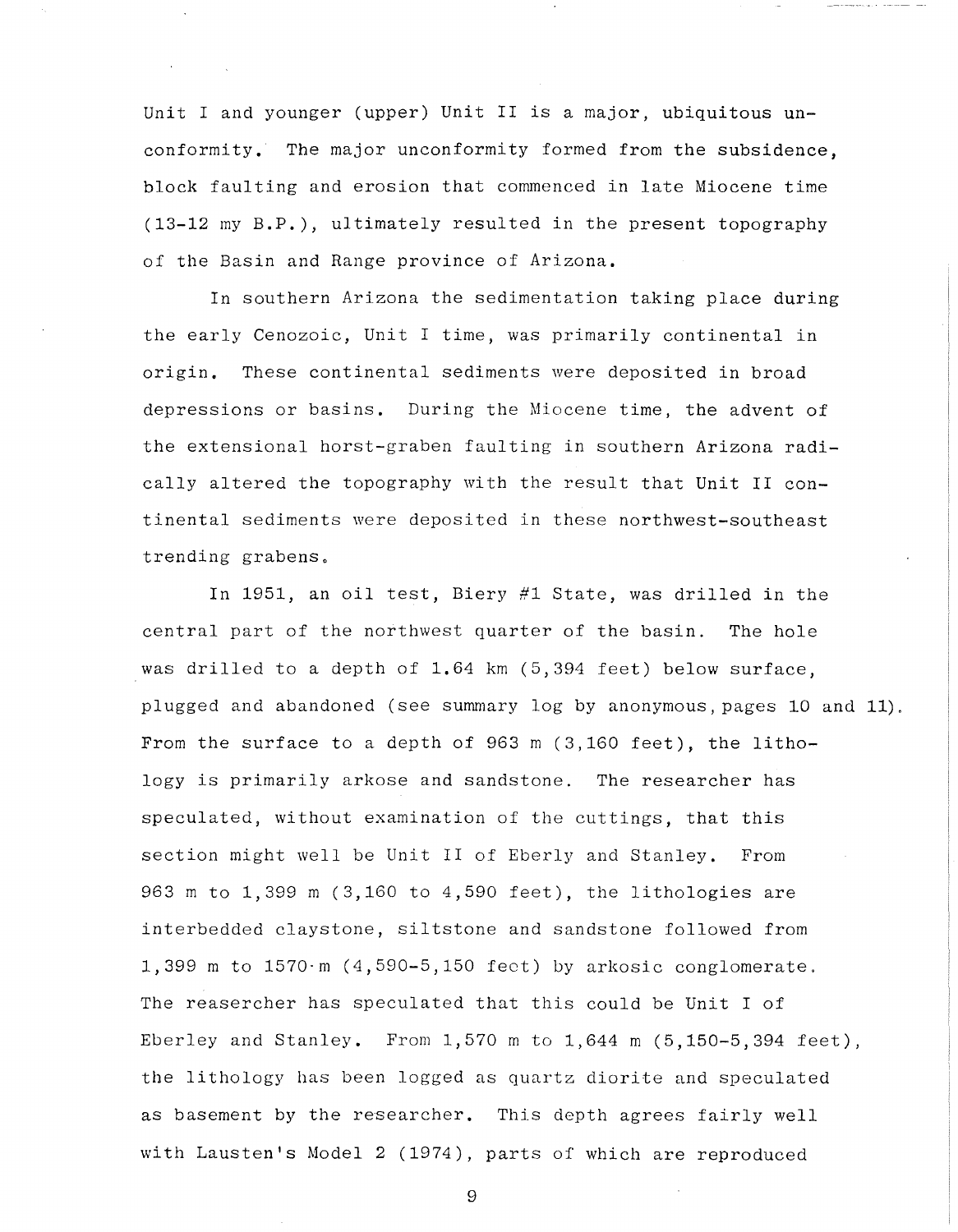#### Summary Lithologic Log

Paul **H.** Biery - State #1  $SW_{\alpha}^1$ ,  $SE_{\alpha}^1$ ,  $SW_{\alpha}^1$ ; Section 8, T4N, R4E Drilled 3-51 to 4-51 Elevation 1,720 D.F.; T.D. 5396

#### Lithologic Description

Feet Below Surface

- 0-510 Arkose, 0.5mm 8mm (av 3-4mm), buff, angular to subround, quartz clear to amber; feldspar clear, milky white, very fresh, loose, no visible cement; scattered, fragments purple-gray, green and yellowgreen metamorphics; biolite; pyrite; streaks dirty gray-white caliche. Stringers SS, 0.2mm - 0.5mm (av 0.3mm); gray, calcareous, epidote grains, tight, hard at 420-430 feet.
- 510-670 SS, O.lmm 2mm (av 0.8mm); fragments of quartz, amber chert, metamorphic rocks (green, purple and gray), gneiss, and dark volcanics; with stringers dirty gray-white caliche; loose; grains subround; fragments (about 1mm diameter) of finer SS (av 0.2mm grains) gray, calcareous, tight,  $a\overline{t}$  640-650.
- 670-870 SS, O.lmm 0.6mm (0.3mm av), buff, calcareous, tight, micaceous, abundant black ferromagnesian grains, friable, with scattered fragments metamorphic material; partly conglomeratic in lower part; (POROSITY POOR).
- 870-1820 Arkose, 0.5mm 4mm (av 1mm) , conglomeratic, brown and gray; fragments of quartz, metamorphics, feldspars, chert, all subangular to subround. Many fragments dark green metamorphic minerals; garnet, becomes finer, better sorted, 0.5mm - 1.5mm (av 1mm) from 1,490-1,820.
- 1820-2250 Arkose SS, as above, with increase in metamorphic fragments to about 30%.
- 2250-2280 Argillaceous SS, pink-buff, calcareous, very poorly sorted, micaceous, dirty, very tight; probably occurs as stringers or lenses in arkosic sandstone described above.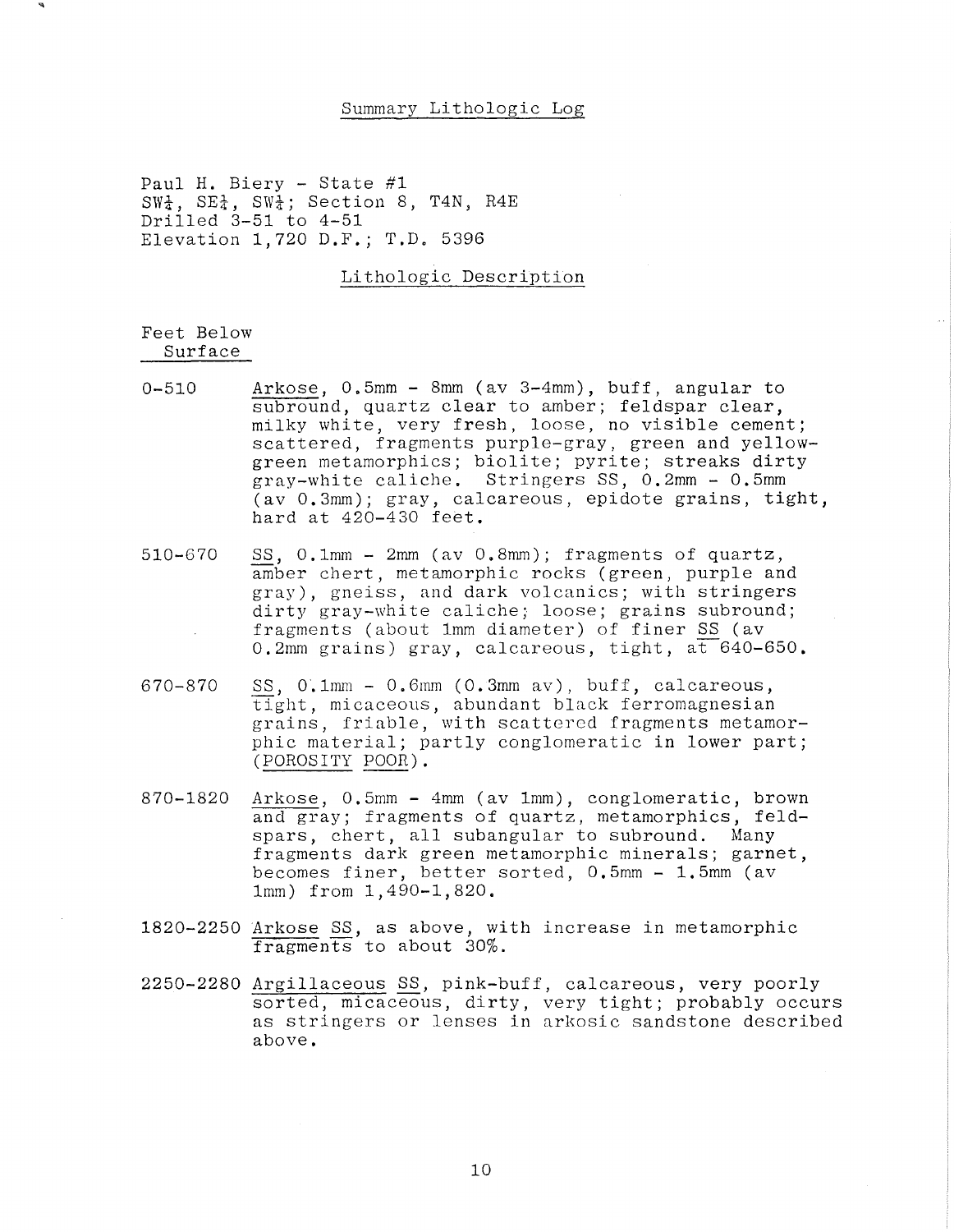#### Summary Lithologic Log

Paul H. Biery - State #1 cont.

 $\tilde{\mathcal{A}}$ 

2280-2250 Arkose, with metamorphic fragments as above, partly conglomeratic.

2550-2960 Arkose, and argillaceous sandstone, as above, interbedded. Argillaceous SS, 0.2mm - 1mm (0.4 av).  $Arkose, 0.5mm - 4mm (1mm av).$ 

Samples from 2,960-5,396 feet not available at time of examinabampics from 2,000 0,000 feet not available at the

| $2,960 - 3,160$ | Arkose, and argillaceous SS, interbedded. UNIT II (?)                  |
|-----------------|------------------------------------------------------------------------|
| $3,160-4,590$   | Interbedded alluvial claystone, siltstone & sand-<br>stone. UNIT I (?) |
|                 | 4,590-5,150 Arkosic Conglomerate                                       |
| $5,150-5,394$   | Quartz diorite - $T.D.$ BASEMENT (?)                                   |

Modified by Rahman, 1980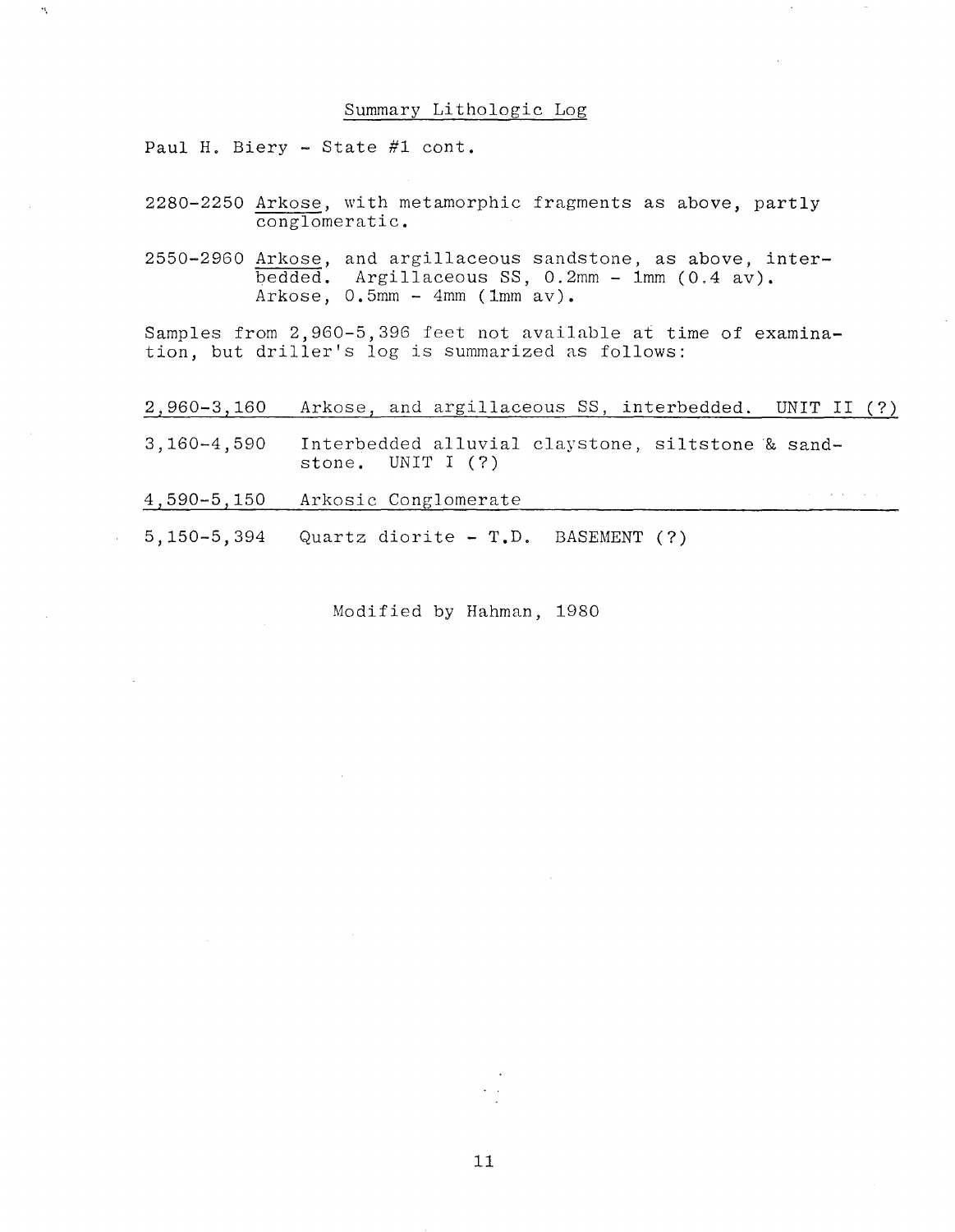on Map IV-3.

It should be pointed out at this time that the interpretation of the drill log regarding the location of Unit II and Unit <sup>I</sup> are speculative. If the current basin was an area of nondeposition during pre-Unit II basin formation time, then Unit I would not be present. An examination of the detailed, cuttings log compiled by the American Stratigraphic Company, shows that the log apparently does not reflect the great thickness of Superstition volcanic rock of Unit I present in other basins in the Phoenix area. In order to ascertain the true stratigraphic relationship with respect to Unit I and Unit II the cuttings would have to be relogged and the volcanic units age dated radiometrically.

Thirty-three water samples with one duplicate were collected and analyzed. The results of the analyses (Table IV-1) show there are no obvious geothermal waters. The Na-K-Ca and  $SiO<sub>2</sub>$ (chalcedony) geothermometers (Table IV-2 and Maps IV-5 & IV-6), indicate that the maximum reservoir temperature that may be expected is approximately  $110^{\circ}$ C. The geothermometers indicate the presence of a probable reservoir suitable for space heating and cooling. The preliminary study of the geothermal resource in Paradise Valley does not indicate temperatures suitable for desalination  $(150-200^{\circ}\text{C})$ .

The following section on the estimate of the reservoir is written by Alice Campbell, engineering geologist and hydrogeologist.

#### D. Hydrogeology of Paradise Valley

 $\frac{1}{2}\frac{1}{2}\left( \cos\varphi^2\right) \frac{d\varphi}{d\varphi}^2$ 

Paradise Valley is <sup>a</sup> small, distinct groundwater basin that forms a part of the Salt River Valley groundwater basin.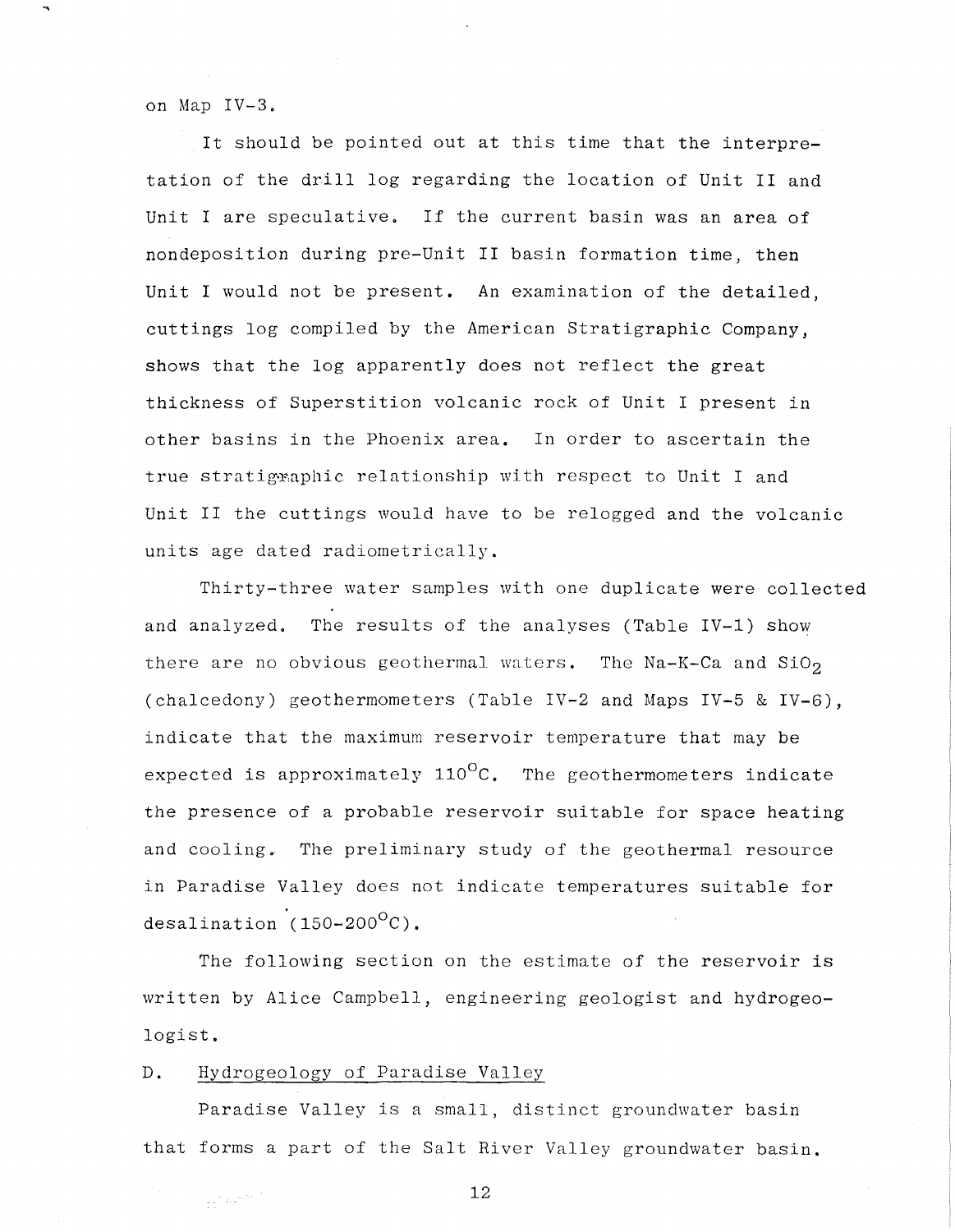## Table IV-I: Chemical quality of selected subsurface waters from the Verde Valley area, Arizona

 $\sim 10^{11}$  km  $^{-1}$ 

 $\frac{1}{2}$  .

|    |                        | $\frac{Ca}{2}$ | $\underline{Mg}$ | $\underline{\underline{\mathrm{K}}}$ | $\overline{\text{ri}}$ | Na  | $\underline{\text{C1}}$ | $\overline{\mathbf{B}}$ | HC <sub>03</sub> | Si02 | S <sub>04</sub> | $\underline{\underline{\mathrm{F}}}$ | TDS  | $\underline{\mathbf{p}}$ |
|----|------------------------|----------------|------------------|--------------------------------------|------------------------|-----|-------------------------|-------------------------|------------------|------|-----------------|--------------------------------------|------|--------------------------|
|    | #1                     | 45             | 44               | 4.9                                  | 0.09                   | 54  | 219                     | 0.84                    | 162              | 36   | 68              | 1.2                                  | 825  | 8.60                     |
|    | #<br>2                 | 44             | 46               | 5.3                                  | 0.12                   | 75  | 285                     | 1.0                     | 196              | 41   | 85              | 1.1                                  | 956  | 8.39                     |
|    | $\#$<br>$\mathbf{3}$   | 20             | 25               | 3.2                                  | 0.03                   | 17  | 51                      | 1.0                     | 160              | 34   | 37              | 1.2                                  | 345  | 8.68                     |
|    | $\#$<br>$\overline{4}$ | 31             | 26               | $5.0$                                | 0.15                   | 97  | 285                     | 1.08                    | 174              | 31   | 92              | 1.0                                  | 885  | 8.47                     |
|    | $\#$<br>$\overline{5}$ | 13             | 20               | 2.2                                  | 0.03                   | 12  | 14                      | 0.84                    | 163              | 23   | 18              | 1.1                                  | 269  | 8.78                     |
|    | $\#$<br>6              | 76             | 66               | 8.0                                  | 0.19                   | 132 | 478                     | 1.26                    | 225              | 46   | 108             | 0.7                                  | 1688 | 8.31                     |
|    | $\#$<br>$\overline{7}$ | 13             | 18               | 2.6                                  | 0.03                   | 10  | 16                      | 1.30                    | 145              | 26   | 18              | 1.1                                  | 246  | 8.62                     |
|    | $\tilde{\pi}$<br>8     | 14             | 21               | 2.3                                  | 0.03                   | 11  | 19                      | 0.90                    | 160              | 30   | 23              | 1.1                                  | 261  | 8.69                     |
|    | $\frac{\mu}{n}$<br>-9  | 3              | 9                | 1.7                                  | 0.11                   | 59  | 44                      | 1.16                    | 156              | 30   | 61              | 7.0                                  | 396  | 8.85                     |
| ເມ | #10                    | 5              | 20               | 2.2                                  | 0.12                   | 34  | 32                      | 1.08                    | 179              | 50   | 67              | 3.3                                  | 373  | 8.83                     |
|    | #11                    | 25             | 22               | 1.9                                  | 0.10                   | 28  | 32                      | 1.16                    | 297              | 102  | 78              | 3.3                                  | 589  | 8.63                     |
|    | #12                    | 340            | 40               | 4.4                                  | 0.15                   | 71  | 279                     | 1.16                    | 310              | 96   | 75              | 1.9                                  | 1469 | 8.60                     |
|    | #13                    | 18             | 11               | 1.9                                  | 0.04                   | 12  | 29                      | 1.08                    | 108              | 32   | 24              | 1.2                                  | 267  | 8.49                     |
|    | #15                    | 25             | 15               | 4.4                                  | 0.09                   | 44  | 57                      | 0.90                    | 186              | 34   | 90              | 3.3                                  | 491  | 8.85                     |
|    | #16                    | 15             | 25               | 3.3                                  | 0.11                   | 32  | 51                      | 0.88                    | 255              | 80   | 19              | 2.2                                  | 472  | 8.72                     |
|    | #17                    | 23             | 38               | 2.8                                  | 0.12                   | 37  | 117                     | 0.90                    | 247              | 85   | 68              | 2.1                                  | 631  | 8.47                     |
|    | #18                    | 29             | 28               | 2.8                                  | 0.09                   | 47  | 101                     | 0.86                    | 316              | 83   | 47              | 1.7                                  | 615  | 8.61                     |
|    | #19                    | 8              | 17               | $2\, . \, 4$                         | 0.08                   | 27  | 35                      | 0.76                    | 188              | 55   | 6               | 1.8                                  | 330  | 8.63                     |
|    | #20                    | 25             | 18               | 2.5                                  | 0.06                   | 31  | $32 -$                  | 0.90                    | 290              | 69   | 28              | 1.6                                  | 481  | 8.64                     |
|    | #21                    | 29             | 19               | 2.1                                  | 0.07                   | 37  | 51                      | 0.78                    | 247              | 66   | 75              | 1.3                                  | 524  | 8.91                     |
|    | #22                    | 20             | 25               | 2.0                                  | 0.05                   | 20  | 38                      | 0.90                    | 225              | 78   | 24              | 1.4                                  | 436  | 8.91                     |
|    | #23                    | 5              | 9                | 3.5                                  | 0.18                   | 57  | 95                      | 1.16                    | 149              | 36   | 36              | 1.6                                  | 427  | 8.88                     |
|    | #24                    | $\mathbf 1$    | $\mathbf{1}$     | 1.1                                  | 0.04                   | 57  | 38                      | 0.86                    | 185              | 54   | $\,6$           | 1.7                                  | 382  | 8.87                     |
|    | #25                    | 12             | 23               | 2.7                                  | 0.03                   | 26  | 32                      | 0.92                    | 327              | 54   | 27              | 1.5                                  | 423  | 8.85                     |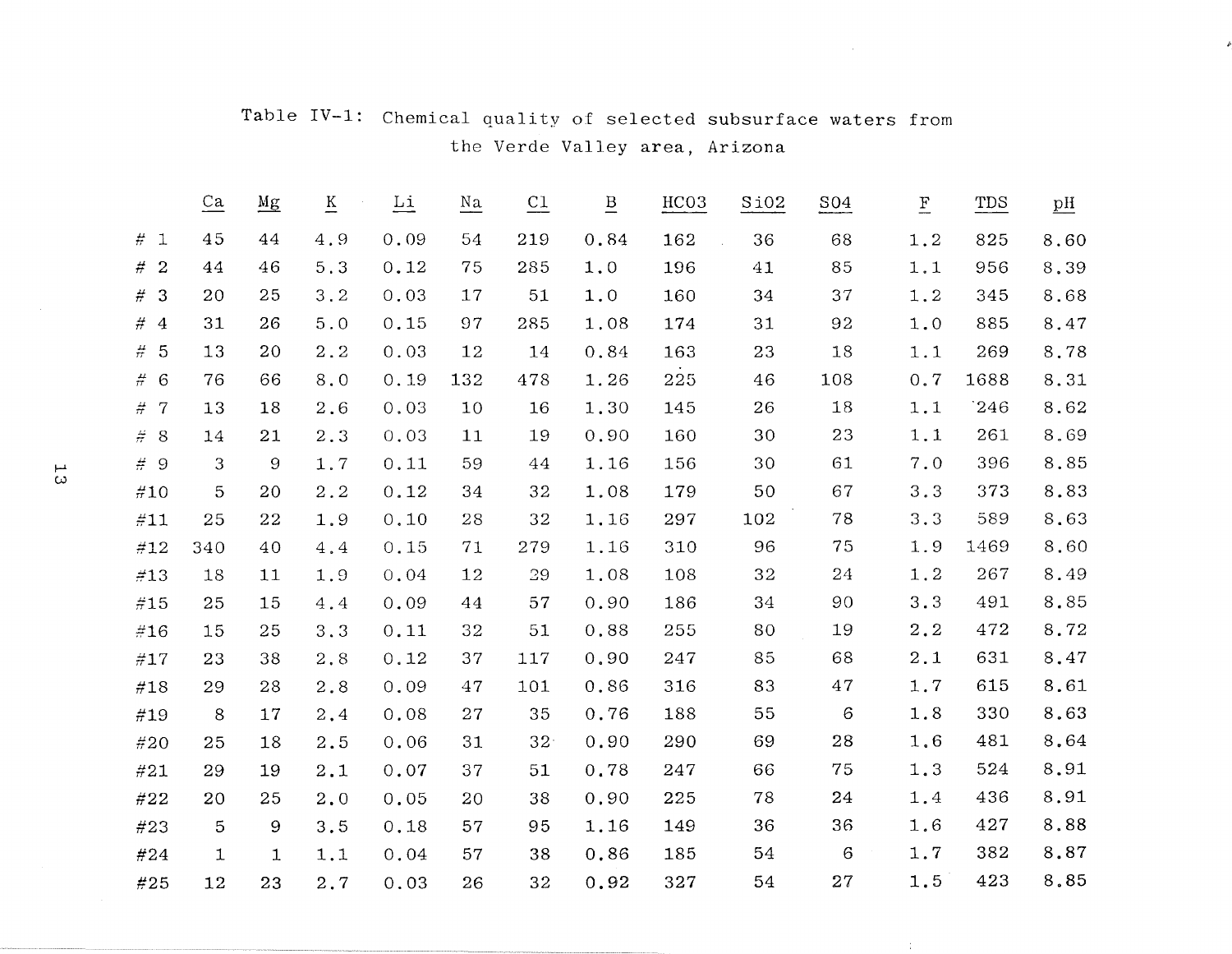Table continued...

|         | $\frac{Ca}{2}$ | $\underline{Mg}$ | $\overline{\mathbf{K}}$ | Li   | $\underline{\mathbb{N}}$ | C <sub>1</sub> | $\overline{B}$ | HCO <sub>3</sub> | S <sub>102</sub> | S <sub>04</sub> | $\overline{E}$ | TDS  | pH   |
|---------|----------------|------------------|-------------------------|------|--------------------------|----------------|----------------|------------------|------------------|-----------------|----------------|------|------|
| #26     | 16             | 42               | 3.8                     | 0.05 | 51                       | 70             | 0.90           | 350              | 59               | 51              | 1.9            | 624  | 8.93 |
| #27     | $7^{\circ}$    | 40               | 12.5                    | 0.08 | 25                       | 38             | 0.78           | 271              | 83               | 6               | 1.6            | 457  | 8.86 |
| #28     | 6              | 21               | $3.2 -$                 | 0.05 | 42                       | 35             | 0.92           | 250              | 74               | 3               | 1.8            | 431  | 8.90 |
| #29     | 6              | 40               | 3.0                     | 0.11 | 23                       | 63             | 0.83           | 182              | 60               | 10              | 1.7            | 289  | 8.68 |
| #30A    | 19             | 38               | 2.9                     | 0.11 | 44                       | 111            | 1.16           | 285              | 93               | $\circ$<br>49   | 2.2            | 668  | 8.80 |
| $\#30B$ | 71             | 71               | 3.6                     | 0.10 | 60                       | 272            | 1.06           | 292              | 90               | 170             | 2.0            | 1298 | 8.30 |
| #31     | 28             | 42               | 3.0                     | 0.06 | 32                       | 95             | 0.78           | 265              | 73               | 78              | 1.7            | 584  | 8.89 |
| #32     | 11             | 19               | 2.9                     | 0.05 | 10                       | 25             | 0.68           | 157              | 64               | 3               | 1.8            | 173  | 8.77 |
| #33     | 12             | 7                | 2.4                     | 0.14 | 56                       | 60             | 0.86           | 257              | 32               | 14              | 1.0            | 441  | 8,74 |

All data except pH reported as milligrams per .liter.

Location of water samples are found on Map .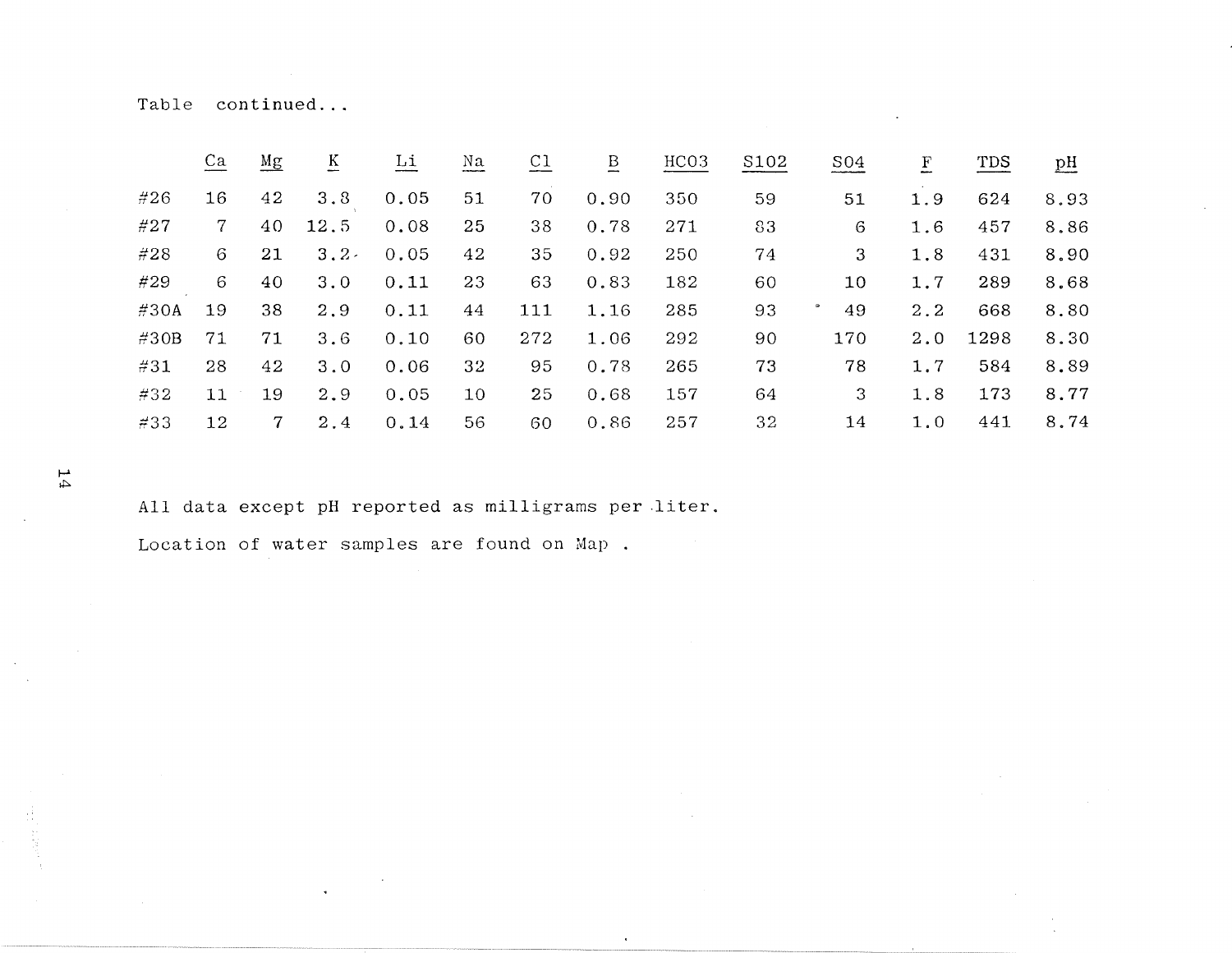$\pmb{r}$ 

| Sample <sup>®</sup>       | $Na-K-Ca$<br>$(\beta=4/3)$ | Si0 <sub>2</sub><br>(Chalcedony) |
|---------------------------|----------------------------|----------------------------------|
| $\mathbf{1}$              | 52.9                       | 56.1                             |
| $\boldsymbol{2}$          | 58.6                       | 62.2                             |
| $\ensuremath{\mathsf{3}}$ | 45.4                       | 53.6                             |
| $\overline{4}$            | 66.4                       | 49.4                             |
| 5                         | 40.1                       | 36.9                             |
| $\mathfrak S$             | 65.6                       | 67.7                             |
| 7                         | 42.9                       | 41.9                             |
| 8                         | 39.2                       | 48.0                             |
| 9                         | 76.2                       | 48.0                             |
| 10                        | 67.8                       | 71.8                             |
| 11                        | 32.5                       | 111.7                            |
| 12                        | 18.6                       | 107.9                            |
| 13                        | 31.0                       | 50.8                             |
| 15                        | 59.0                       | 53.6                             |
| 16                        | 57.5                       | 97.1                             |
| 17                        | 46.3                       | 100.6                            |
| 18                        | 44.3                       | 99.2                             |
| 19                        | 58.8                       | 76.7                             |
| 20                        | 40.3                       | 88.8                             |
| 21                        | 34.8                       | 86.3                             |
| 22                        | 34.7                       | 95.7                             |
| 23                        | 88.5                       | 56.1                             |
| 24                        | 85.6                       | 75.7                             |
| 25                        | 54.0                       | 75.7                             |
| 26                        | 65.0                       | 80.3                             |
| 27                        | 117.3                      | 99.2                             |
| 28                        | 78.0                       | 92.7                             |
| 29                        | 69.6                       | 81.2                             |
| 30A                       | 52.4                       | 106.0                            |
| 30B                       | 37.4                       | 104.0                            |
| 31                        | 43.4                       | 91.9                             |
| 32                        | 48.8                       | 84.7                             |
| 33                        | 58.0                       | 50.8                             |

Location of water samples are found on Maps IV-3 and IV-4.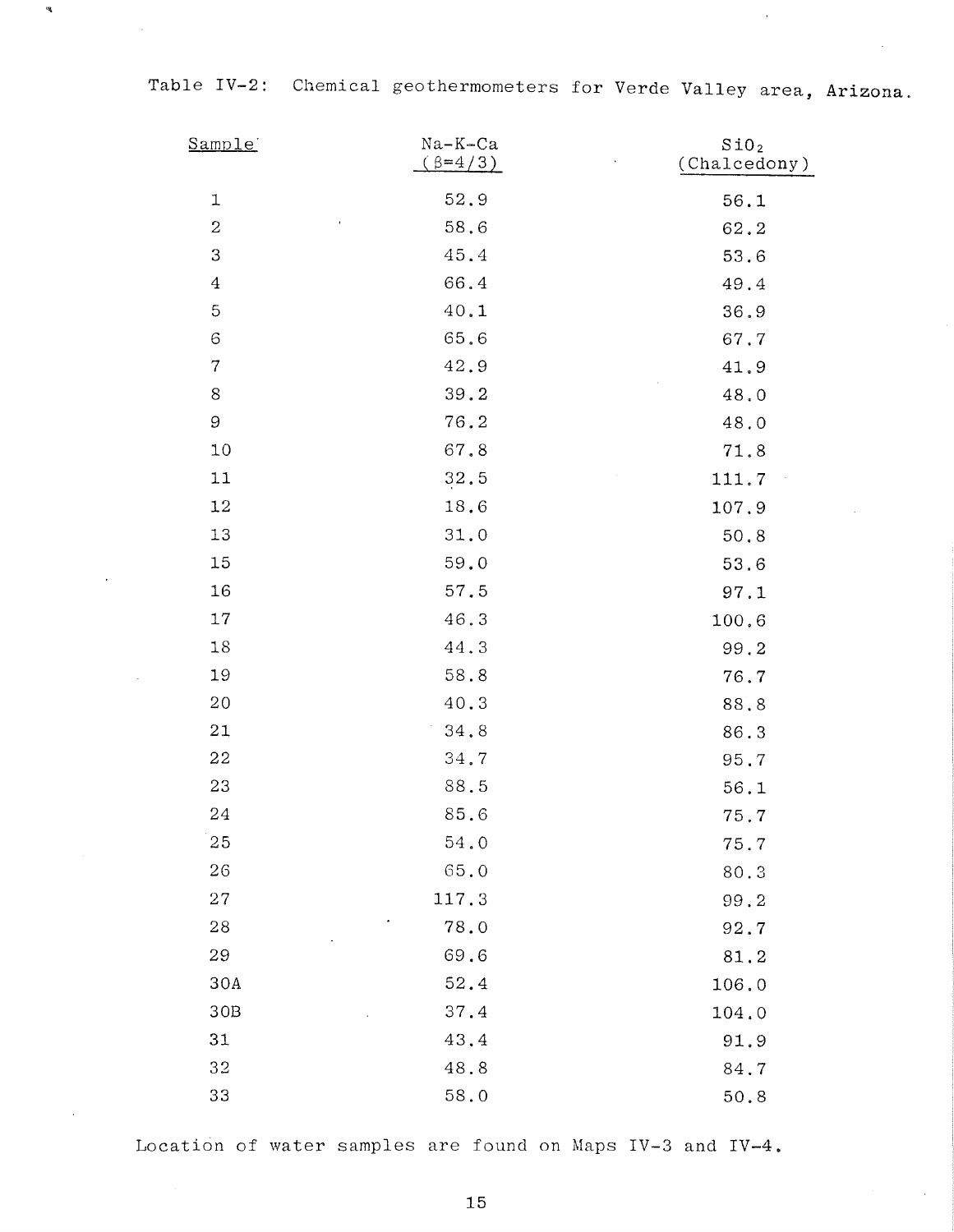The alluvial surface of this basin, exclusive of the pediment, covers about 480  $km^2$ , and gravity data suggest it exceeds 3,000 <sup>m</sup> in depth. One oil test hole, Biery #1 state, was drilled to a depth of about 1.64 km and provides some stratigraphic control for the materials within the groundwater basin. Water in the upper part of the basin is extensively pumped for agricultural and municipal supply, so the upper 300 m of the groundwater basin has been excluded from the reservoir estimate.

Based on the description of Basin and Range structure and stratigraphy presented in Everly and Stanley (1978) and gravity and other data in a thesis by Lausten (1974), the basin contains a thickness of about 1,650 m of uncemented continental deposits, some thin volcanic units probably 0-200 m thick, and approximately 1,000 m of older, possibly deformed and cemented continental deposits. The porosity and specific yield for these units have been estimated using reasonable average values for these materials.

The total volume of water in storage in the basin (excluding the upper 300 m) amounts to  $63,600$  cubic hectometres (hm<sup>3</sup>). Of this volume about half, or  $30,000$  hm<sup>3</sup>, would be recoverable by wells. Most of this water is contained in the upper, uncemented continental sediments. See Table IV-3 for an analysis of the estimate.

Water stored in the lower portions of the groundwater basin probably occurs under confined to semiconfined conditions. Mining of large volumes of water from some portions of the aquifer could produce geotechnical problems similar to problems encountered by the agricultural mining of ground water. For example, subsidence resulting from ground water pumping of confined or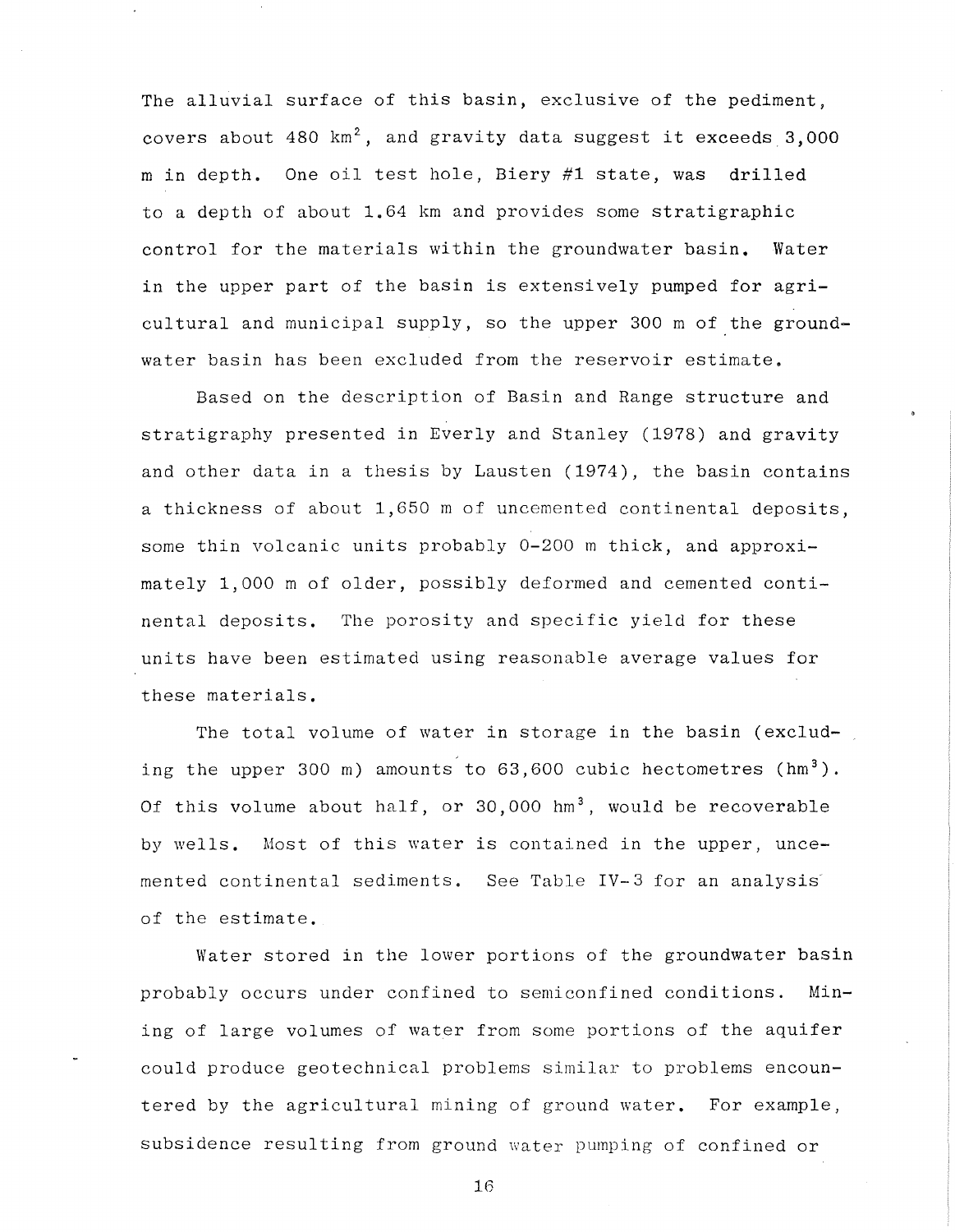semiconfined aquifers has been well documented in many parts of the Southwest.

Another geotechnical problem involves protection of potable ground water supplies from degradation by saline geothermal waters. However, the potable water supplies can be adequately protected utilizing reasonable care and currently available technology. The extent and magnitude of any subsidence problems resulting from geothermal development cannot be ascertained from the data available.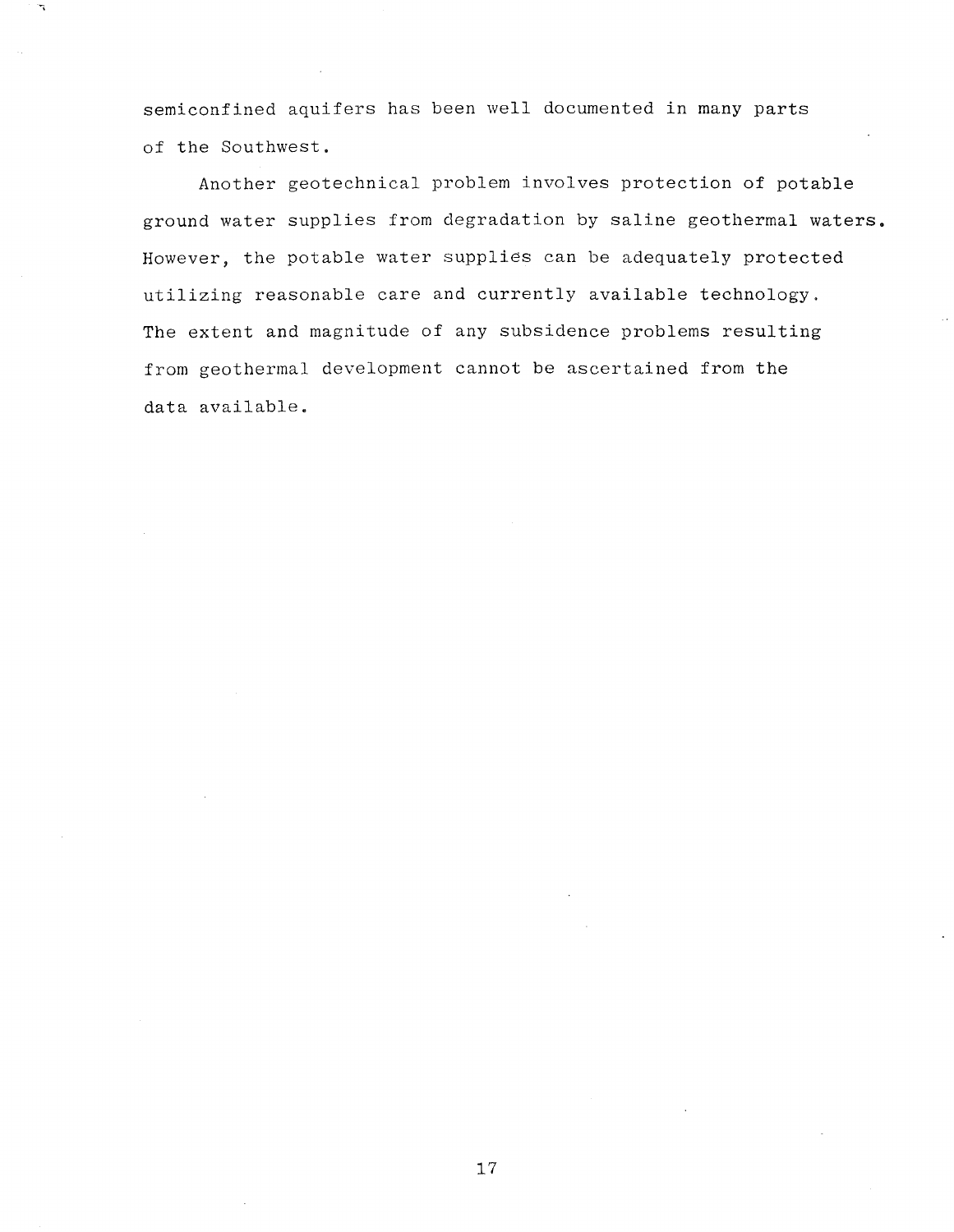### Table IV-3

 $\mathcal{A}$ 

|  | Paradise Valley Reservoir Estimate |  |
|--|------------------------------------|--|
|  |                                    |  |

-.

 $\bar{z}$ 

 $\overline{\phantom{a}}$ 

| Sediment Type             | Thickness | Area                  |      | Porosity Specific Yield |
|---------------------------|-----------|-----------------------|------|-------------------------|
| continental               | $1,645$ m | $170$ km <sup>2</sup> | -20% | 10%                     |
| volcanics                 | 100 m     | 119 $km^2$            | 5%   | $1\%$                   |
| older continental 1,000 m |           | $70 \text{ km}^2$     | 10%  | 3%                      |

|                                                   | Water in Storage       | Recoverable<br>Water  |                    |
|---------------------------------------------------|------------------------|-----------------------|--------------------|
| upper continental<br>unit (excluding upper 300 m) | 56,000 $\text{hm}^3$   | $28,000 \text{ hm}^3$ |                    |
| volcanic rocks                                    | 600 hm <sup>3</sup>    |                       | $120 \text{ hm}^3$ |
| lower continental unit                            | $7,000 \; \text{hm}^3$ | $2,100 \text{ hm}^3$  |                    |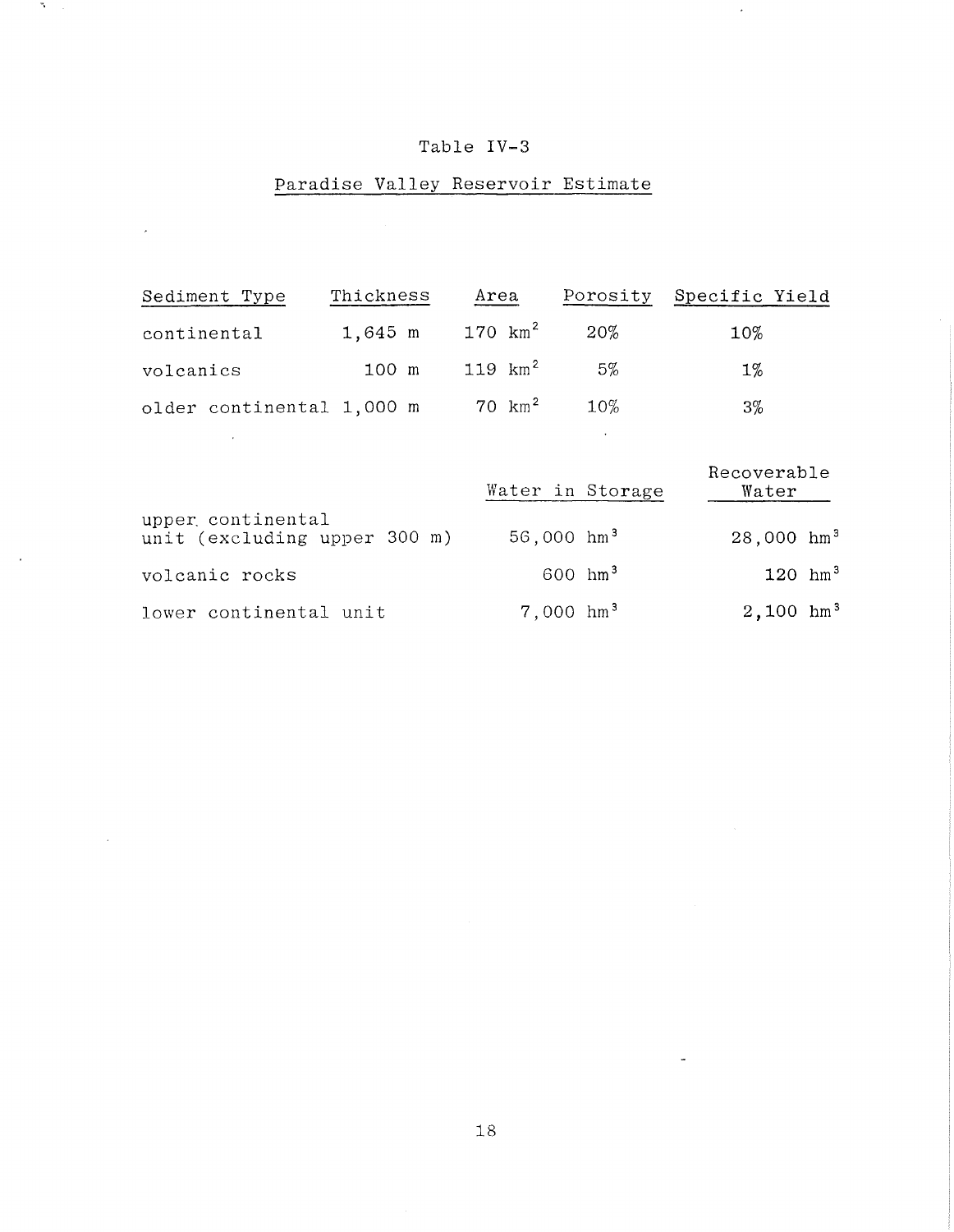#### V. ENVIRONMENTAL ASPECTS

The Paradise Valley area has undergone considerable development, in addition to being an exclusive residential area. The high population density has resulted in <sup>a</sup> proliferation of roads, buildings and residences. The mining of ground water for the large scale development of a geothermal resource could well result in some surface subsidence and the erection of surface structures necessary to develop the geothermal reservoir. The surface construction might necessitate the relocation of some of the residents. Exploration and production drilling might create a temporary noise problem and cause minor damage to the land surface. The land surface could be repaired once the drilling was completed.

There would be a net groundwater loss, should an economic resource be developed. The amount of withdrawal and subsequent impact on the area would be dependent upon the scope of the project. In any event, the necessary technology is available to curtail and/or prohibit subsidence and protect the potable water aquifers.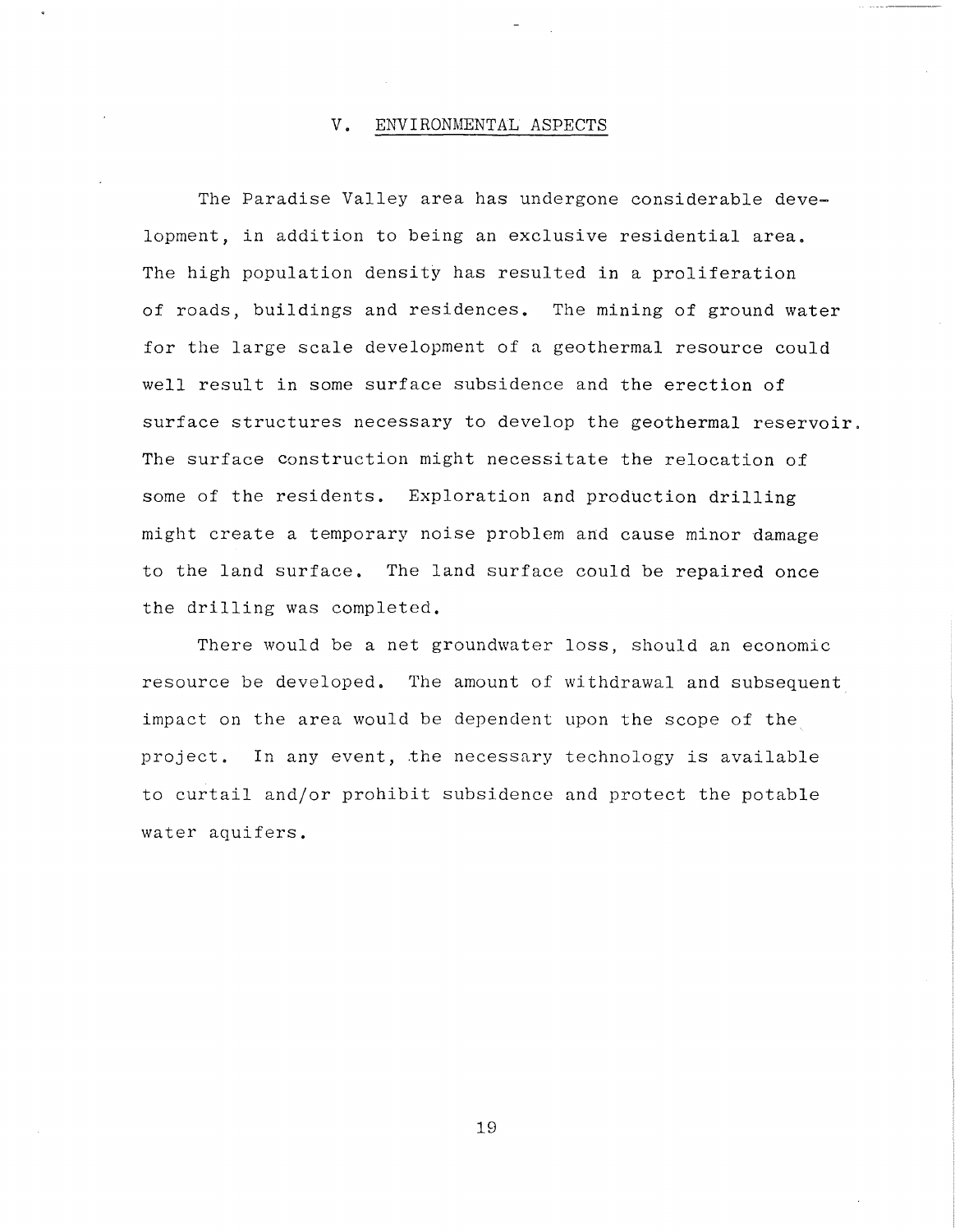#### Bibliography

- Anderson, C. *A.,* 1968, Metamorphosed Precambrian Silicic Volcanic Rocks in Central Arizona; in Studies in Volcanology; GSA Memoir 116, p. 9-44.
- Anderson, C. A., and Creasey, S. C., 1958, Geology and Ore Deposits of the Jerome Area, Yavapai County, Arizona; USGS Prof. Pap. 308, 185 p.

Anonymous, Paul H. Biery -State #1, Summary Lithologic Log.

- Blake, W. P., 1890 Thenardite, Mirabilite, Glauberite, Halite and Associates of the Verde Valley, Arizona Territory; Am. Jour. Sci., 3rd Ser., v. 39, no. 229, p. 43-45.
- Eberly,' L. D., and Stanley, T. B., Jr., 1978, Cenozoic Stratigraphy and Geologic History of Southwestern Arizona; GSA Bull., v. 89, p. 921-940.
- Feth, J. H., White, N. D. and Hem, J. D., 1954, Preliminary Report of Investigations of Springs in the Mogollon Rim Region, Arizona; USGS open-file report, 77 p.
- Jenkins, O. P., 1923, Verde River Lake Beds Near Clarkdale, Arizona; Am. Jour. Sci., 5th ser., v. 5, no. 25, p. 65-81.
- Lausten, C. D., 1974, Gravity methods applied to the Geology and Hydrology of Paradise Valley, Maricopa County, Arizona; Masters Thesis, Arizona State University, 138 p.
- Lehner, R. E., 1958, Geology of the Clarkdale Quadrangle, Arizona; USGS Bull. 1021-N, p. 511-592.
- Lindgren, Waldemar, 1926, Ore Deposits of the Jerome and Bradshaw Mountains Quadrangle, Arizona, USGS Bull. 782, 192 p.
- Lysonski J. and Sumner, J. S., 1979, Terraine Corrected Residual Bouguer Gravity Map of Arizona, unpublished data.
- Mahard, R. H., 1949, Late Cenozoic Chronology of the Upper Verde Valley, Arizona; Denison Univ. Sci. Lab. Bull. v. 41, p. 97-127.
- Ross, P. P., 1977, Map showing ground water conditions in the Lower Verde River Area, Maricopa, Yavapai, and Gila Counties, Arizona-1976; USGS Water-Resources Investigations 77-113, Open-File Report.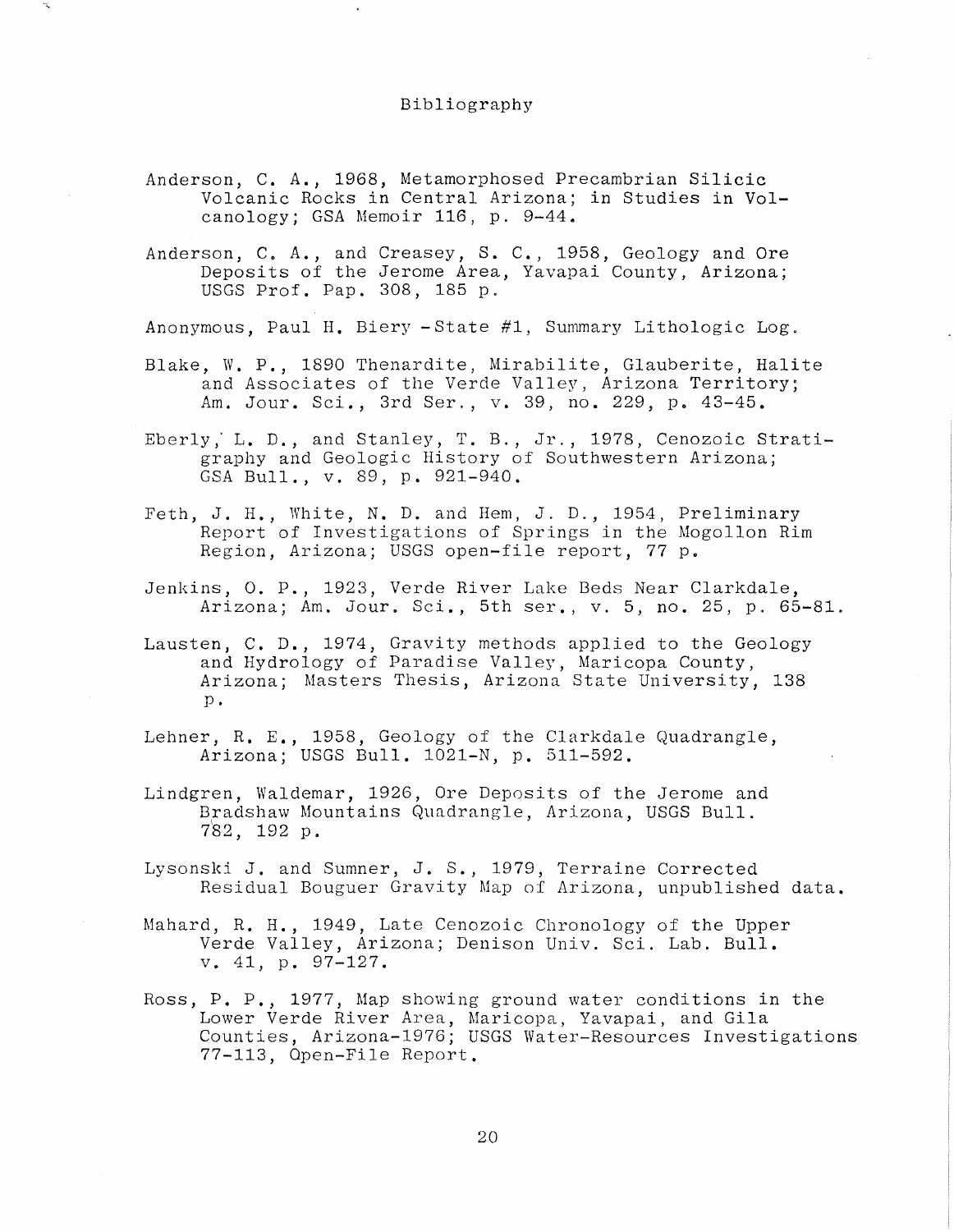- Ross, P. P. and Farrar, C. D., 1980, Map Showing Potential Geothermal-Resource Areas, as Indicated by the Chemical Character of Ground Water, in Verde Valley, Yavapai County, Arizona; USGS Water-Resources Investigations, Open-File Report 80-13.
- Price, W. E., Jr., 1950, Cenozoic Gravels on the Rim of Sycamore Canyon, Arizona; GSA Bull. v. 61, no. 5, p. 501-508.
- Reber, L. E., Jr., 1923, Geology and Ore Deposits of Jerome District; AIME Trans., v. 66, p. 3-26.
- Sauck, W. *A.,* and Sumner, J. S., 1970, Residual Aeromagnetic Map of Arizona; Tucson, University of Arizona Press.
- Twenter, F. R., and Metzger, D. G., 1963, Geology and Ground Water in Verde Valley-the Mogollon Rim Region, Arizona; USGS Bull. 1117, 132 p.
- Wilson, E. D., Moore, R. T., and Cooper, J. R., 1969, Geologic Map of Arizona; U.S. Geological Survey and Arizona Bureau of Mines, scale 1:500,000.